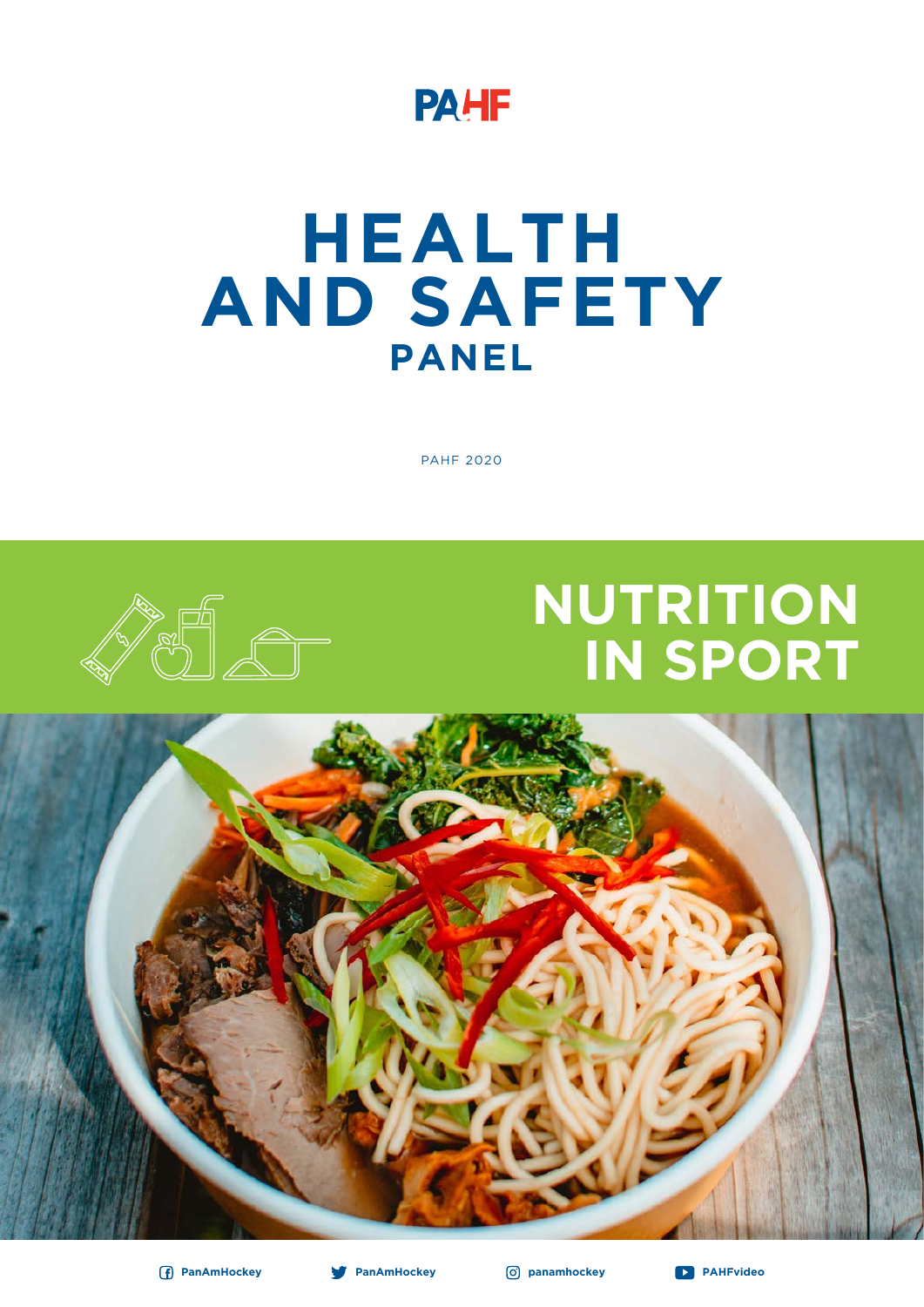

## **PREFACE**



The implication of nutrition in sport has been manifesting itself more strongly in recent years. We are pleased to support all those players who propose to excel, and for this reason the PAHF is committed to contributing to the improvement of their sports performance.

The development of this guide is part of the commitment.



**Alberto "Coco" Budeisky** PAHF President



I feel a great responsibility for the task in structuring and developing this guide. It is devised as a friendly tool for use by colleagues and the correct understanding of the athlete. Understanding that each athlete requires individualization and adaptation according to the context in which he develops, I hope that it is the starting point for the development of this area on the continent.

**Luciano Spena** PAHF Health and Safety Panel Nutritionist



As Chairman of the PAHF "Health and Safety Panel", the development of nutrition in sports practice seems relevant to me. For this reason, we have endeavored to configure a guide that we hope will be useful to all those who practice the sport.

**Pablo Feijoo** PAHF Health and Safety Panel Chairman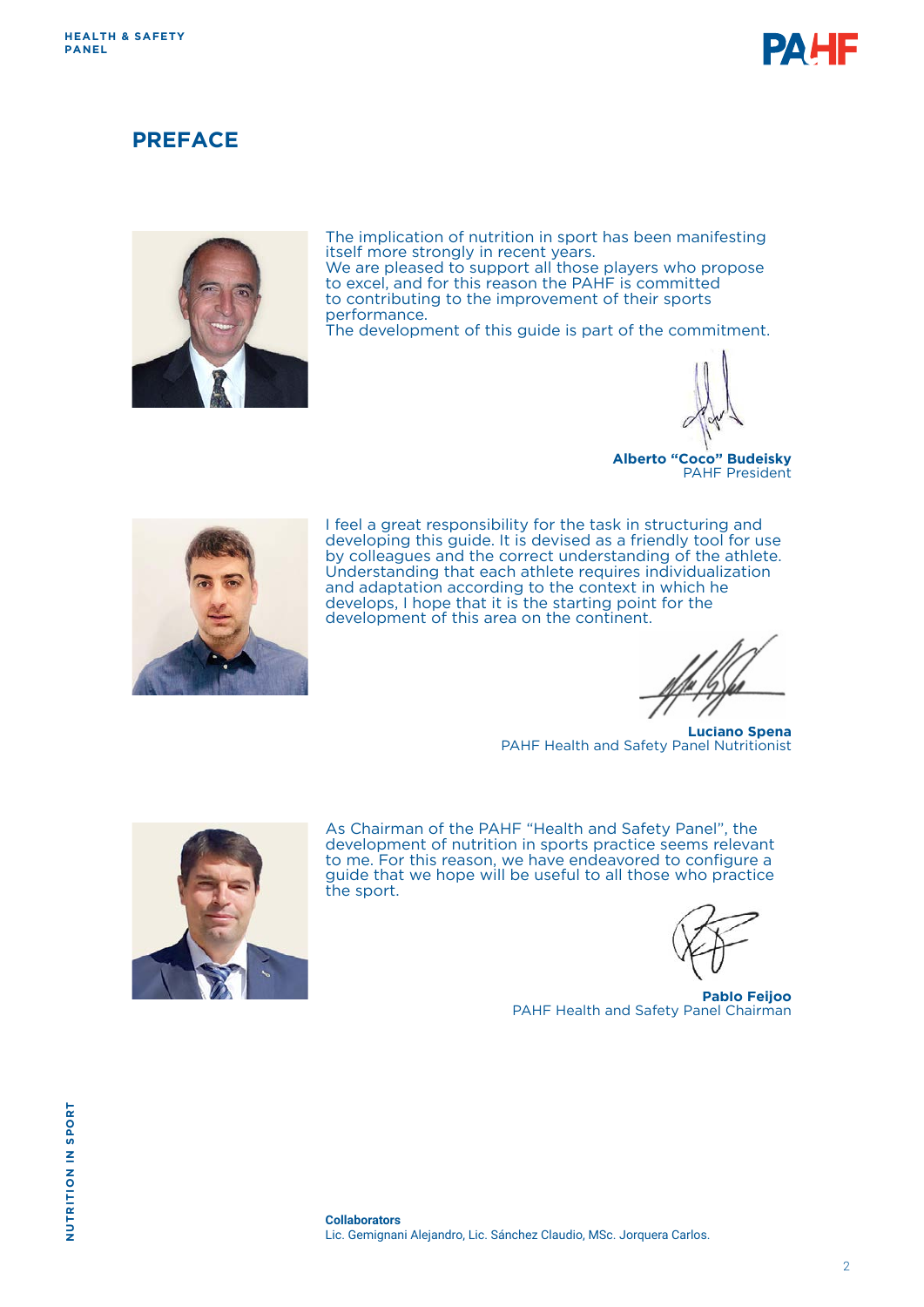

# **SYLLABUS**

- Body composition suitable for sports practice 4
- Energy concept 6
- Importance of carbohydrates 7
- Importance of proteins 9
- Fats during exercise 10
- Hydration and thermoregulation 11
- Distributing nutrients throughout the day… How do we assemble the dish? 13
- Sports supplements 15
- General considerations for a vegetarian athlete 18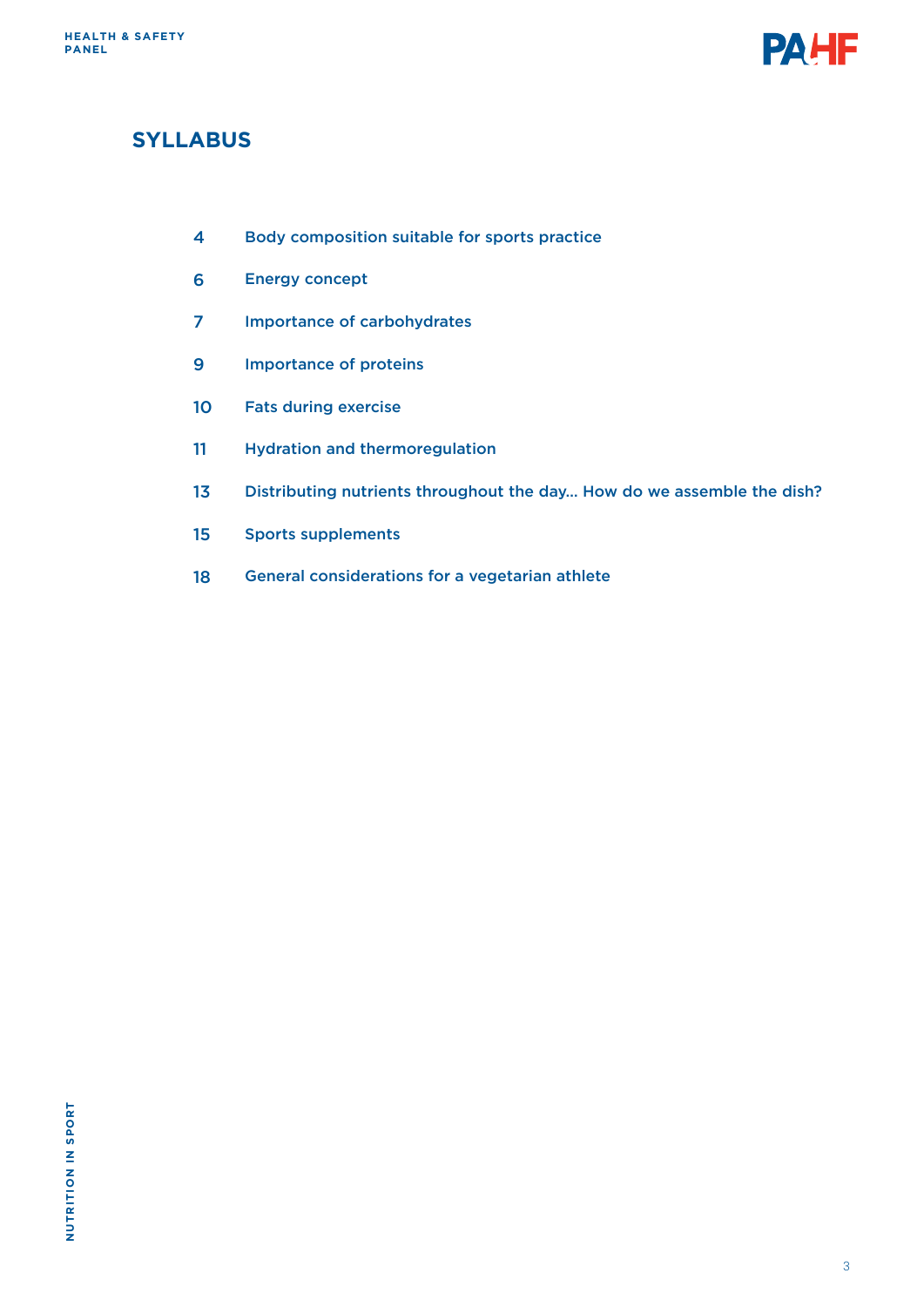

## **INTRODUCTION**

Field hockey is presented as a team sport that requires endurance, strength, speed, and agility, with a mixed performance of energy systems. Although the contribution of each of energy system is variable, the ATP-PC phosphagen system and the glycogen system are the main energy sources for this sport. It is also necessary to consider that individual biotype, position played and the type of game that each athlete presents (among others), are factors that may significantly affect the caloric requirement of each player.

In turn, the individual physiological response of each subject does not allow for specific recommendations to be established in a general way. In any case, the energy support for training and competition must be based on a diet comprised of mostly carbohydrates, moderate protein levels and small amounts of fat (always prioritizing the quality of this macronutrient). In the same way, it is essential to monitor the vitamin-mineral contribution and the consumption of liquids for each athlete.

This type of specificity and the demands that this sport presents in today's high-performance environment, "forces" us to think of an increasingly individual approach to nutritional prescription. However, despite the need for individual considerations, an attempt will be made to describe certain nutritional guidelines that could contribute to supporting training and / or competition loads.

From my humble experience, I have no doubt that improving sports performance is multifactorial and complex, therefore, I believe that just eating properly will not make the athlete a better player; However, incorporating correct variety, quantity and quality within a food consumption structure will allow the athlete to be supplied with energy so that the athlete can achieve better sports performance. In situations where physical exertion is daily and intense, offering adequate nutritional and hydration strategies will help delay fatigue, improve recovery times, and help prevent muscle injuries.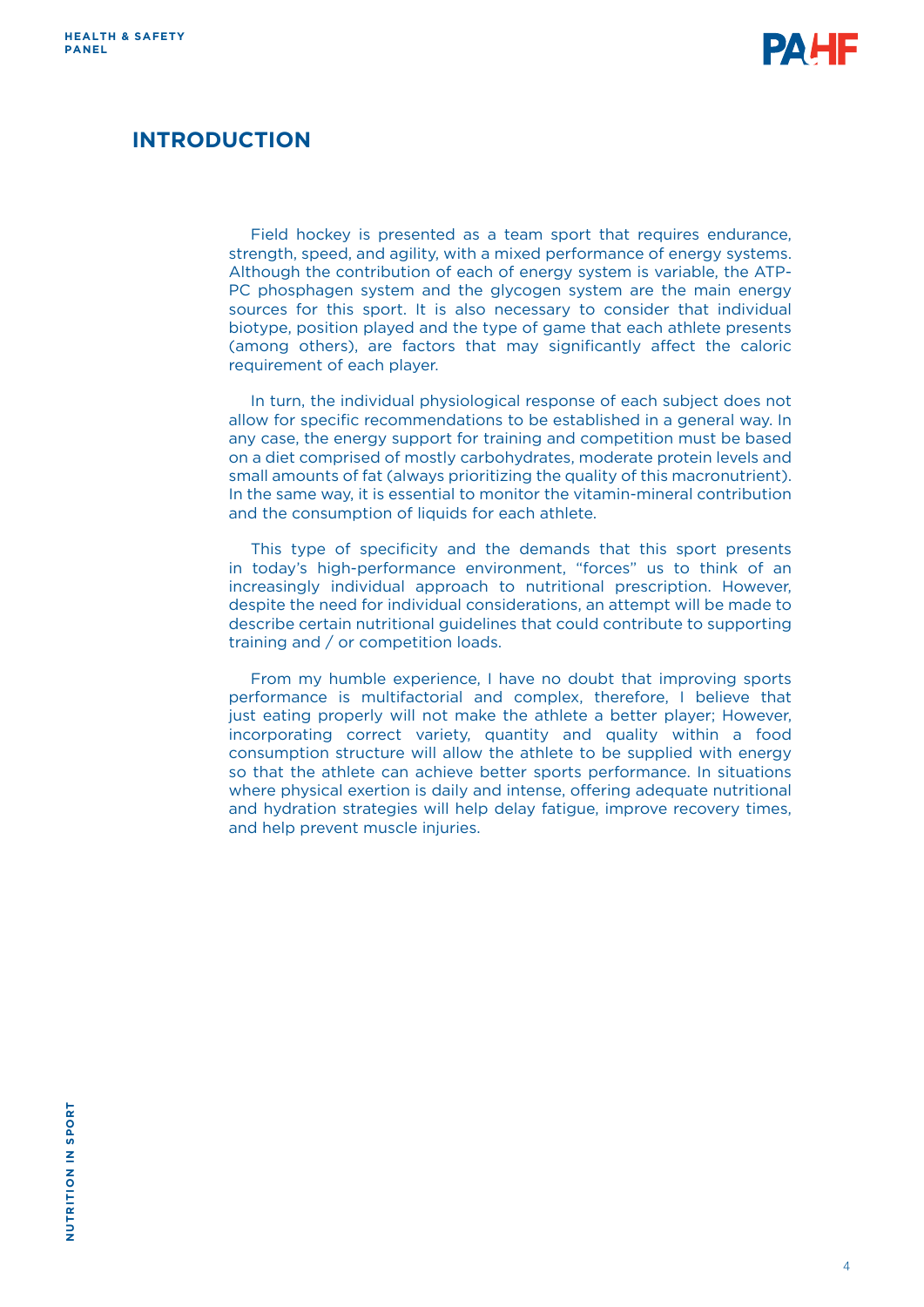

# **BODY COMPOSITION SUITABLE FOR SPORTS PRACTICE**

An increasingly important aspect to consider for athletes is the work on their body composition and the biotype adjustment required by their sport discipline. Many players need to decrease body fat and weight to improve biomechanical aspects of their sport, while others need to increase muscle mass to improve issues associated with strength, power, etc.

A reference standard that discriminates by sport and playing position is increasingly necessary to achieve an accurate diagnosis of the athlete's body composition. Comparative traces are drawn from a series of data from a representative sample, and objectives are defined for the comprehensive improvement of the performance of each player. The great disadvantage of this diagnosis is that there is no direct method for evaluation, and the available methods present a certain degree of error when estimating body composition.



AVERAGE BODY COMPOSITION VALUES BY FA5C. MALE & FEMALE ARGENTINA NATIONAL TEAM (2014- 2018)

(\*) ISAK protocol. Rosscraft Argentina Tools y Holtain Caliber (female n = 41; male n = 37). Spena L. and cols.

 Anatomic 5-component fractionation (FA5C) measures body dimensions: weight, height, length, perimeter, diameter, and skinfold. These anthropometric data are subsequently processed by applying different equations and statistical formulas that allow for the obtaining of information on body composition. The reliability of the anthropometric technique depends on the ability of the anthropometrist and the rigor and precision in taking measurements, always following the standardization determined for each variable that makes up this protocol. It is an extremely useful tool in daily practice since the portability of the tools gives a differential advantage in relation to other diagnostic methods.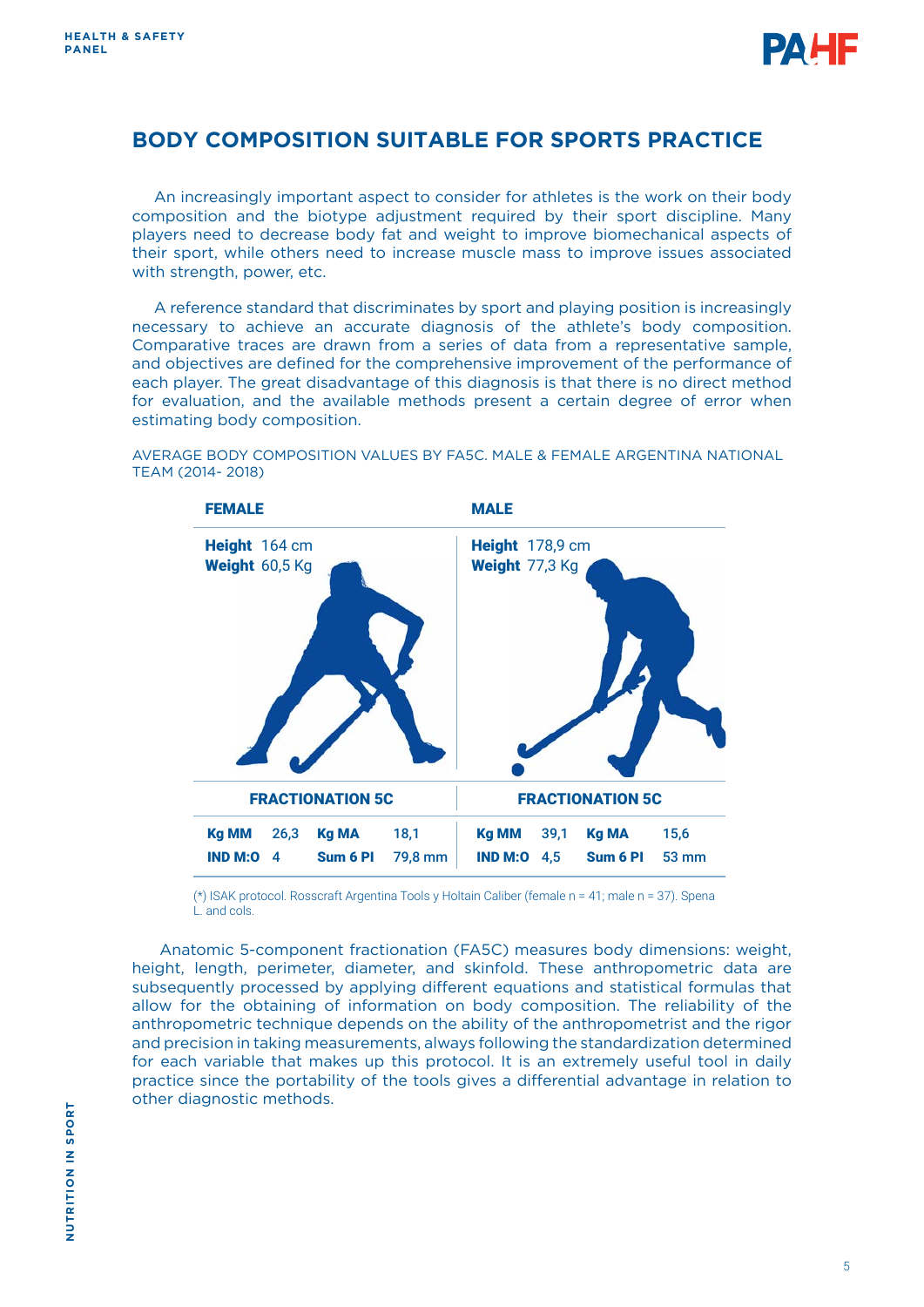



AVERAGE BODY COMPOSITION VALUES BY DXA. MALE & FEMALE ARGENTINA NATIONAL TEAM (2018)

(\*) Analyzed by densitometer Hologic Discovery Wi (female n = 23; male n = 27). Spena L. and cols.

On the other hand, the evaluation obtained by DXA (bone densitometry or dual X-ray absorptiometry) currently presents a greater number of variables analyzed and a greater number of international references compared to some years ago. It is fast, relatively cheaper than other modern methods, and exposes subjects to a minimal dose of radiation, thus allowing both regional and total body assessment. For all the aforementioned reasons, DXA is becoming the preferred reference method for assessment of athletes.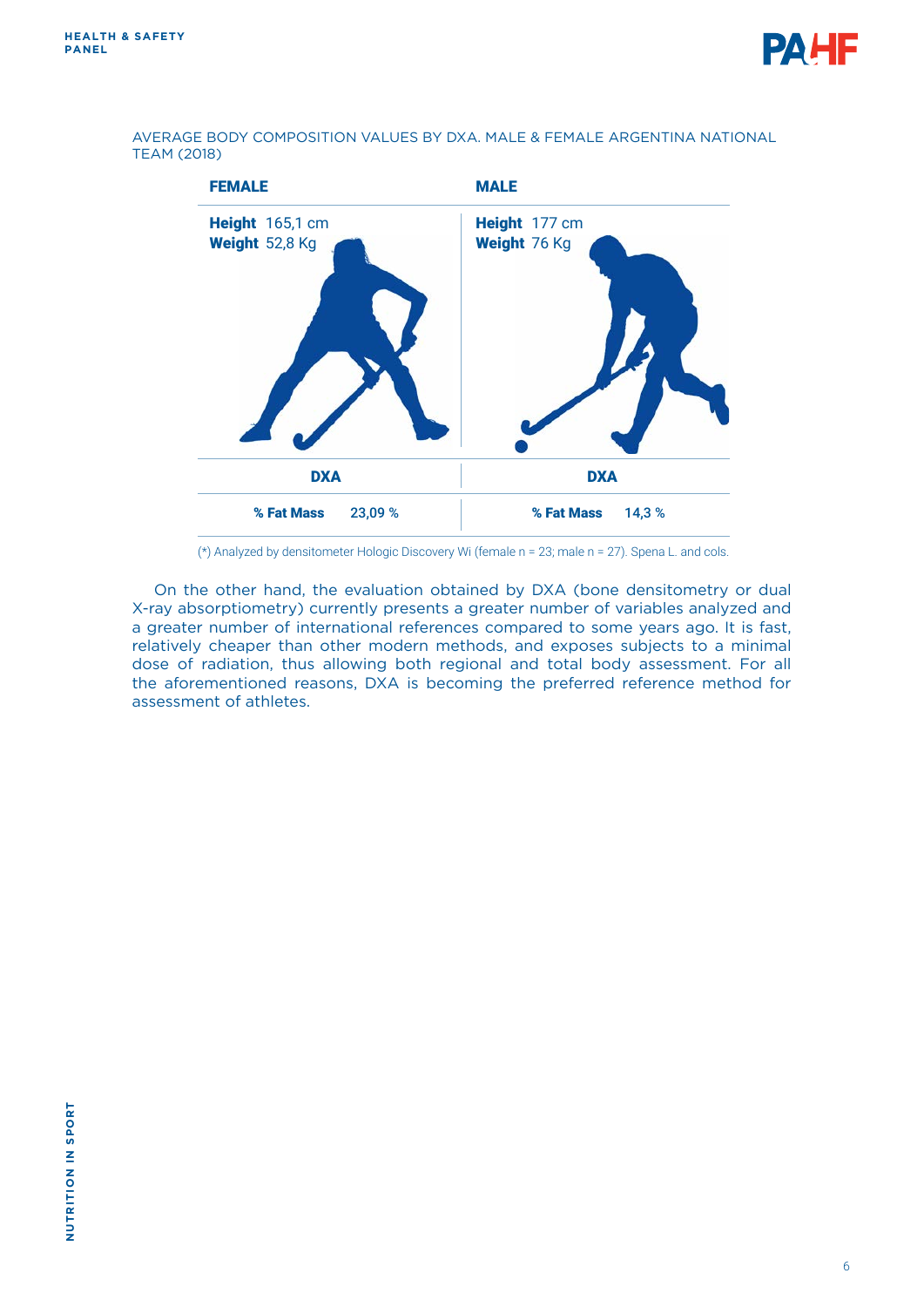

# **ENERGY CONCEPT**

Enough calorie consumption that compensates for an athlete's energy expenditure, is considered the main component to optimize physical effort and performance. A sustained inadequate caloric intake can trigger a series of disturbances to sleep, recovery, hormonal fluctuations, resting heart rate etc.

For science, the "energy availability" (EA) concept is remarkably interesting, since it reflects the difference between energy intake and energy expenditure in exercise, in relation to fat-free mass (FFM). Values above 45 kcal/kg FFM/day for women and 40 kcal/kg FFM/day for men seem to be the threshold to guarantee optimal physiological functioning for athletes.

Example:

- Male hockey player
- Weight: 75 kg.
- Fat Mass (FM): 8 % = 6 Kg
- Fat-Free Mass (FFM): 75 Kg 6 Kg = 69 Kg.
- Moderate to intense training 2.5h per day (energy expenditure 1500 Kcal)
- Kcal Ingested per day: 4000 Kcal.

### **EA = (4000 Kcal – 1500 Kcal) / 69 Kg = 36 kcal/kg MLG/día (\*)**

(\*) EA below the recommended threshold. The athlete requires a higher consumption of Kcal.

An energy availability of less than 30 kcal/kg FFM/day negatively impacts testosterone levels in men and is the basis of "Athlete Triad" syndrome in women. In both sexes it affects recovery, muscle mass, neuromuscular function and increases the risk of injuries and diseases that impact sports performance (RED-S).

TRIAD OF FEMALE ATHLETE



Adapted from De Souza M, Nattiv A, Joy E, Misra M, Williams N, Mallinson R, et al. 2014.

Some studies indicate a total daily caloric consumption close to 2,500 Kcal/day for women and around 3,500 Kcal/day for men for sports performance. Of course, these are estimative values and require an adjustment based on the work stimulus. Consequently, it is important to reject calorie averages but rather to ensure that each athlete has a caloric intake of enough quantity and quality according to the individuality of their daily work.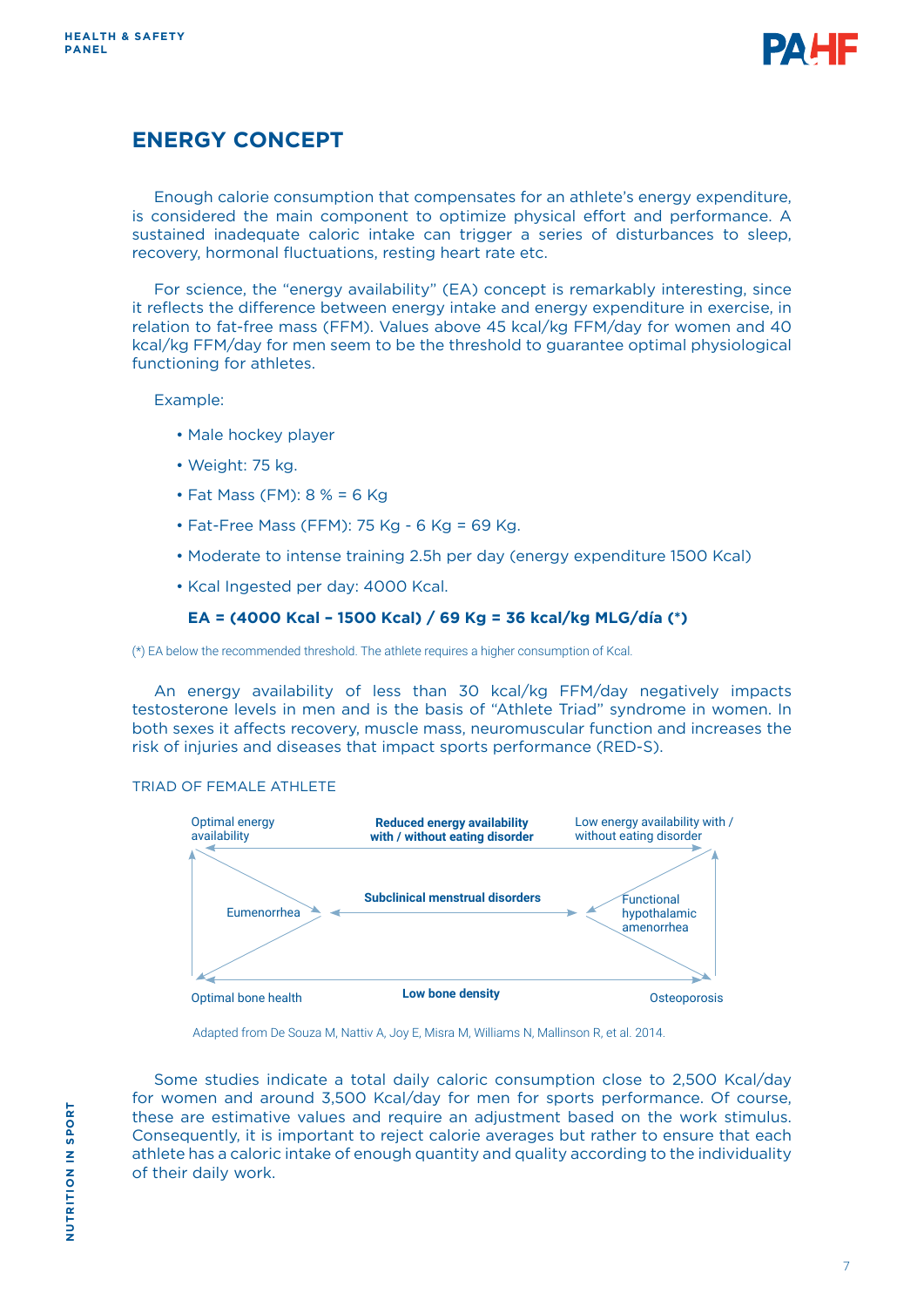

## **IMPORTANCE OF CARBOHYDRATES**

Carbohydrates (CHO) are nutrients whose primary function is to supply the body with energy quickly, to maintain adequate blood glucose and replenish muscle glycogen lost during activity. CHO is stored as glycogen in the liver and in muscle. Muscle glycogen can be used directly as fuel for contractile processes, whereas glucose obtained from liver glycogen must first be transported by the blood and taken up by the muscle before it can be oxidized. In addition, exogenous sources of carbohydrates (food) can also provide glucose for oxidative processes in the muscle, after being absorbed in the intestine and having entered the circulatory system.

IDEA OF CONTRIBUTION OF 20 TO 30 GR OF CHO FOR USE DURING TRAINING OR **COMPETITION** 



Being essential as fuel in the central nervous system and muscle, early fatigue during exercise is associated with both glycogenic muscle depletion (as with hypoglycemia) and low CHO intake during sports effort. An inadequate availability of carbohydrates for the central nervous system affects factors that influence performance, such as rhythm, perception of fatigue, motor ability and concentration.

The high intensity and physical demand that hockey presents, requires an adequate periodization in CHO consumption to provide the necessary fuel for the practice of the discipline. A key strategy in the pursuit of optimal performance in competition or training would be to match body carbohydrate stores with session fuel demands. Strategies to promote CHO availability should be implemented before, during, and in recovery from each period of physical exertion.

The following is a brief summary of the recommendations regarding CHO consumption for hockey at different times: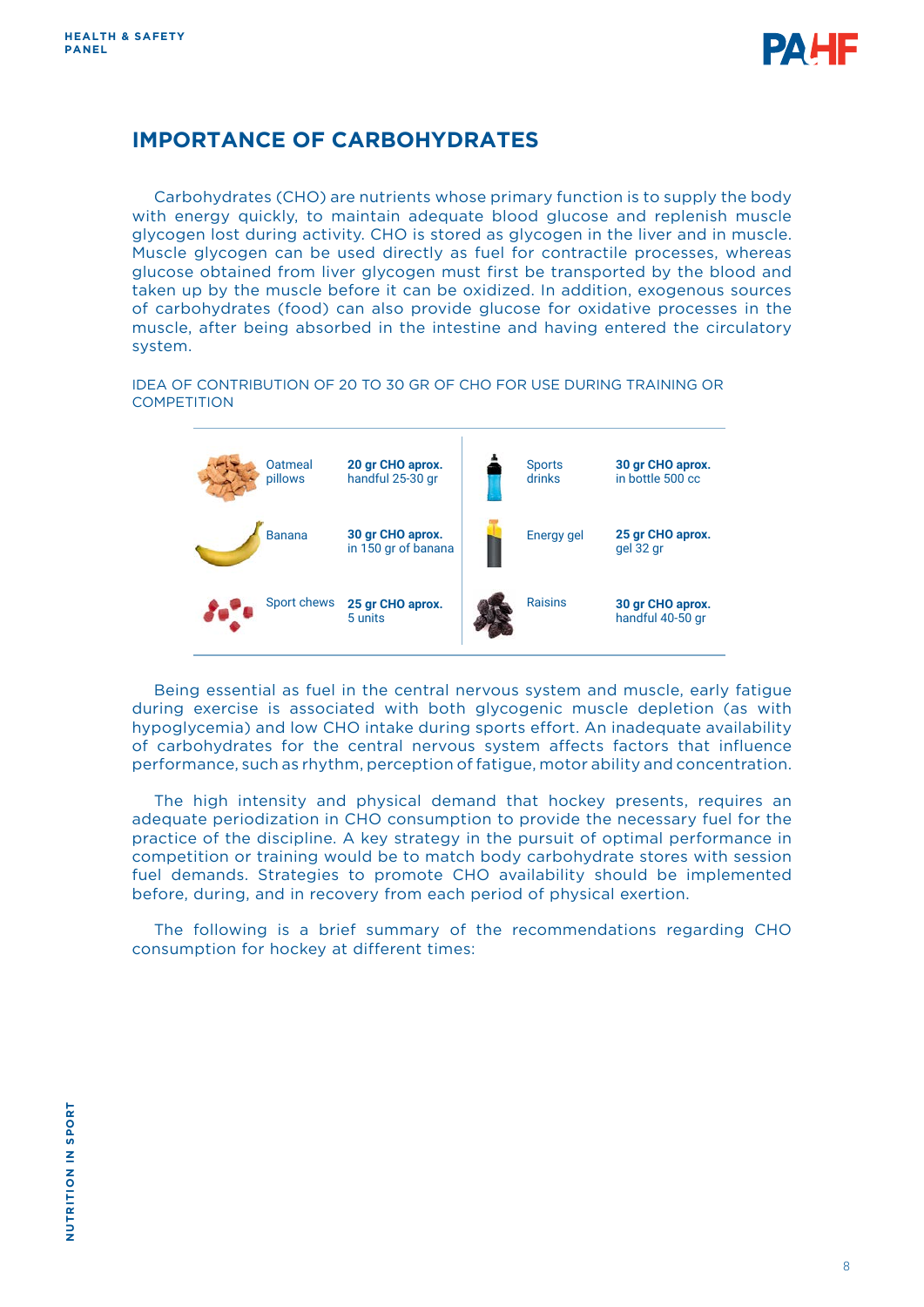

## **"TIMING" IN THE CHO DISTRIBUTION**

| <b>SITUATION</b>                                                      | <b>CHO OBJECTIVES</b>                                                               | <b>COMMENTS</b>                                                                                                                                                                                                                                                                                                                                                                                                                                                                                                                                 |  |
|-----------------------------------------------------------------------|-------------------------------------------------------------------------------------|-------------------------------------------------------------------------------------------------------------------------------------------------------------------------------------------------------------------------------------------------------------------------------------------------------------------------------------------------------------------------------------------------------------------------------------------------------------------------------------------------------------------------------------------------|--|
| Daily CHO needs for a training or<br>hockey competition               | Activity days with slight to<br>moderate intensities                                | CHO needs to be used during<br>the day, as the situation or event<br>warrants.<br>Contemplate consumption<br>according to gender (women<br>near the lowest range of<br>consumption and men close to<br>the highest range) and according<br>to the nutritional/physical<br>periodization of each individual.<br>It ensures an optimal muscle<br>glycogen load during the week to<br>use during game and/or training.                                                                                                                             |  |
|                                                                       | 3-5 g CHO/Kg Body Weight                                                            |                                                                                                                                                                                                                                                                                                                                                                                                                                                                                                                                                 |  |
|                                                                       | Activity days with moderate to<br>high intensities                                  |                                                                                                                                                                                                                                                                                                                                                                                                                                                                                                                                                 |  |
|                                                                       | 4-6 g CHO / Kg Body Weight                                                          |                                                                                                                                                                                                                                                                                                                                                                                                                                                                                                                                                 |  |
| CHO needs about 2-4 hours<br>before training or hockey<br>competition | 1 g CHO / Kg Body Weight                                                            | Avoid accompanying them with<br>foods high in fiber /protein/<br>fat to decrease the risk of<br>gastrointestinal discomfort.                                                                                                                                                                                                                                                                                                                                                                                                                    |  |
|                                                                       |                                                                                     | Ensures an optimal load for<br>the brain and reserve as liver<br>glycogen.                                                                                                                                                                                                                                                                                                                                                                                                                                                                      |  |
| <b>CHO needs during training</b>                                      | Low intensity and volume<br>Training (< 60'exercise)                                | <b>CHO</b> ingestion during<br>competition and/or training                                                                                                                                                                                                                                                                                                                                                                                                                                                                                      |  |
|                                                                       | CHO intake is not essential                                                         | provides a series of benefits<br>through mechanisms that include<br>glycogen saving, the provision of<br>an exogenous muscle substrate,<br>the prevention of hypoglycemia<br>and the activation of reward<br>centers in the central nervous<br>system.<br>Tolerance to food consumption<br>during exercise is individual and<br>adaptive.<br>Exercise intensity during<br>training may be less when<br>compared to competition, but<br>we must consider the adequate<br>consumption of CHO since<br>training duration will surely be<br>longer. |  |
|                                                                       | Training of moderate intensity<br>and volume (60 a 90'exercise)                     |                                                                                                                                                                                                                                                                                                                                                                                                                                                                                                                                                 |  |
|                                                                       | CHO intake of 30 g (per hour)                                                       |                                                                                                                                                                                                                                                                                                                                                                                                                                                                                                                                                 |  |
|                                                                       | High intensity and volume<br>Training (90 <sup>'</sup> a 150 <sup>'</sup> exercise) |                                                                                                                                                                                                                                                                                                                                                                                                                                                                                                                                                 |  |
|                                                                       | CHO intake of 60 g (for every<br>training hour)                                     |                                                                                                                                                                                                                                                                                                                                                                                                                                                                                                                                                 |  |
| <b>CHO needs during hockey</b><br>competition                         | CHO intake of 30 g (during the<br>game)                                             | It is recommended to divide the<br>consumption. It can be of solid or<br>liquid source.                                                                                                                                                                                                                                                                                                                                                                                                                                                         |  |
|                                                                       |                                                                                     | (Eg: sports gels or gummies,<br>fruits, sports drink, etc.)                                                                                                                                                                                                                                                                                                                                                                                                                                                                                     |  |
| Need of CHO after training or<br>hockey game                          | During the first 4 hours after<br>training or competition                           | Use simple and complex CHOs,<br>prioritizing the latter.<br>Accompany, as much as possible,<br>the consumption of CHO with<br>about 20-25 g of proteins of<br>high biological value during each<br>meal.                                                                                                                                                                                                                                                                                                                                        |  |
|                                                                       | 1g CHO/Kg Body Weight                                                               |                                                                                                                                                                                                                                                                                                                                                                                                                                                                                                                                                 |  |
|                                                                       | During the 24 hours after the<br>game                                               |                                                                                                                                                                                                                                                                                                                                                                                                                                                                                                                                                 |  |
|                                                                       | 6-8 g CHO/Kg Body Weight                                                            |                                                                                                                                                                                                                                                                                                                                                                                                                                                                                                                                                 |  |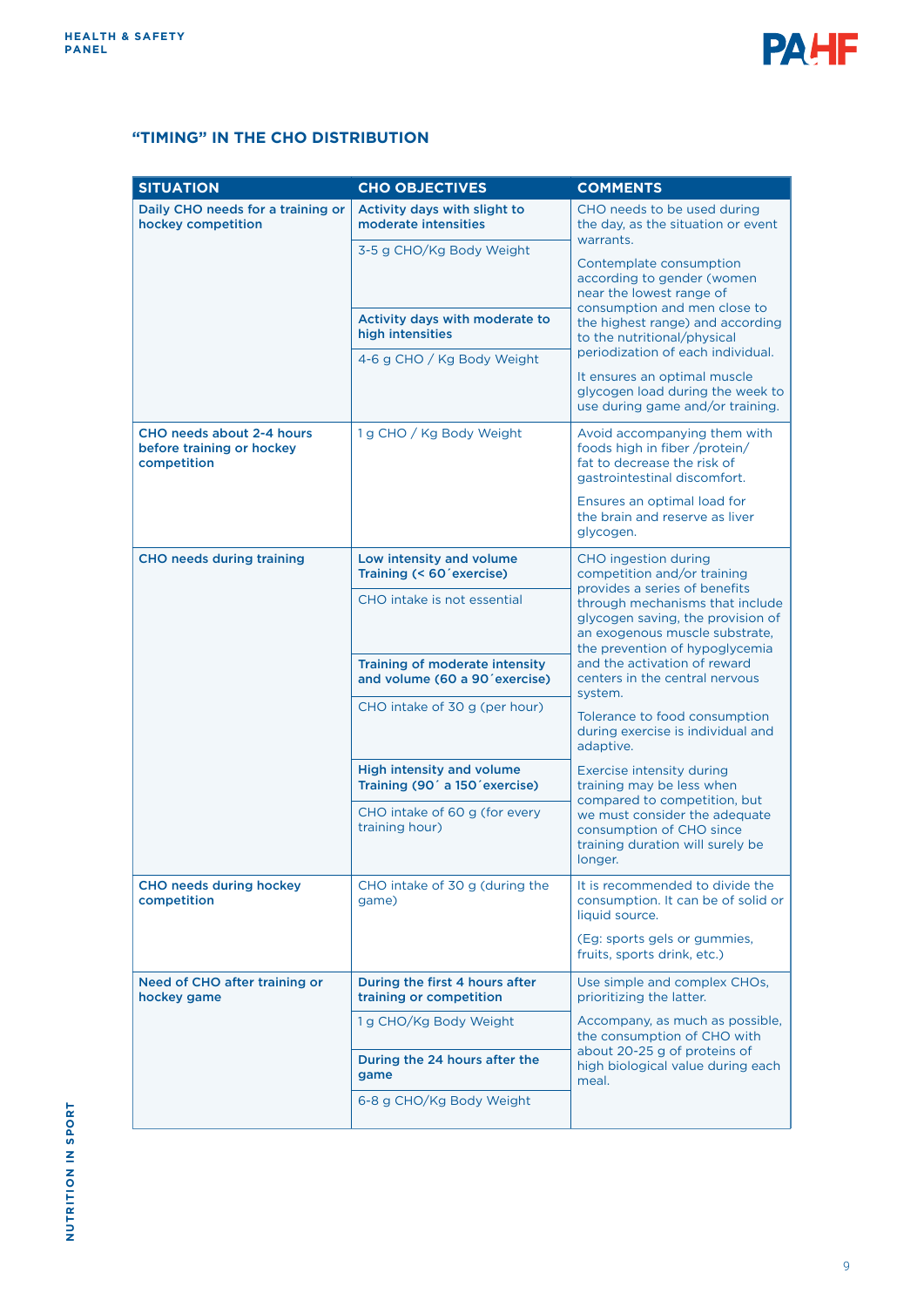

## **IMPORTANCE OF PROTEIN**

If we analyze hockey in terms of the physical effort, we usually find a series of intermittent sprints separated by less intense periods of running, added to a substantial number of high load eccentric contractions, such as jumps or decelerations. This is like strength exercise sessions in which a large number of eccentric or plyometric exercises are used, and which usually cause muscle pain or discomfort at 12-72 h post-exercise. These Delayed Onset Muscle Soreness (DOMS) are the result of inflammation of the muscles following exercise-induced injury to some muscle fibers.

Adequate protein consumption facilitates the recovery of muscle function through its proper synthesis, reduces the intensity of the secondary DOMS to exercise and also favors structural changes in non-muscle tissues such as tendons and bones. Current recommendations suggest that the protein intake necessary to allow metabolic adaptation, repair, remodeling and protein turnover, adapted to intermittent sports (such as hockey), should be approximately 1.5 to 1.8 g protein/kg body weight/day. A dose of 20-40 g every 3-4 h, which includes about 3 g of leucine and 10-12 g of essential amino acids (EAA) for each consumption block, favors the synthesis of muscle proteins and is associated with improvements in sports performance.

Proteins can be obtained from foods of animal or plant origin, and also synthetically. Those of animal origin (egg white, dairy, meat), since they contain all essential AA (EAA) in the adequate quantity, have a higher biological value, but depending on the food source, they can also be associated with a high intake of saturated fats and cholesterol. Vegetable proteins (legumes, nuts, cereals) may lack a sufficient amount of some EAA (limiting AA), but when combined they provide a high-quality contribution and allow a reduction in the intake of saturated fats while favoring the inclusion of some essential fatty acid (Omega-6). This is why factors such as the type, quality and quantity of protein must be taken into account, since the speed of digestion and absorption for its subsequent use differs depending on the consumption made.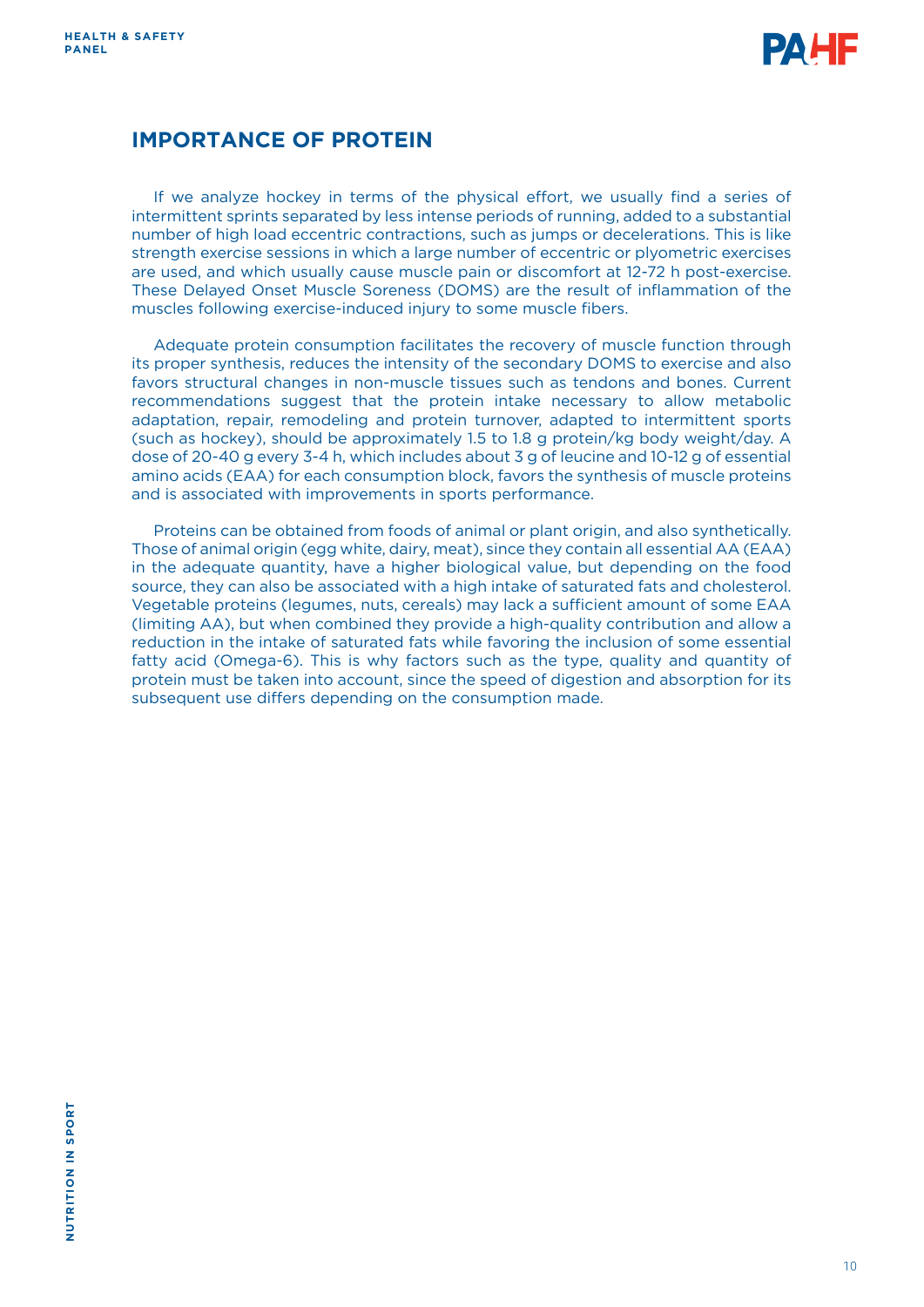

# **FATS DURING EXERCISE**

Fats are considered the energy nutrient of excellence since they contain more than twice the energy per gram of CHO.

Fat deposits are very abundant and theoretically could provide energy to a human being for several days, since in terms of stored energy an 80 kg man and a 60 kg woman could obtain about 135,000 kcal and 110,000 kcal from their deposits, respectively. This in the sports field could correspond to about 119 hours of continuous marathon running using the energy derived from these storage tanks.

The great drawback lies in the metabolic process that fats require to supply energy to the athlete. The amount of ATP (Adenosine Triphosphate, which is the fundamental nucleotide in obtaining cellular energy) derived per unit time is substantially less than that of CHO. For this reason, this last nutrient becomes the dominant substrate in sports such as hockey.

However, considering that fats are involved in various anti-inflammatory, immunological and structural functions as well as the transport of certain vitamins (fat-soluble), they are considered essential. The dietary recommendation for athletes is 25 to 30% of their daily caloric intake, prioritizing the consumption of unsaturated fats (monounsaturated and polyunsaturated).

#### FOOD SOURCES OF DIFFERENT TYPES OF FATS

**Some foods source of HEALTHY FATS (Mono and Polyunsaturated)**

Fish Avocado Seeds Dried fruits Vegetable oils



**Some foods source of UNHEALTHY FATS (Saturated and Trans)**

Butter and margarine Whole dairy Ice cream Fatty meat cuts Bakery products

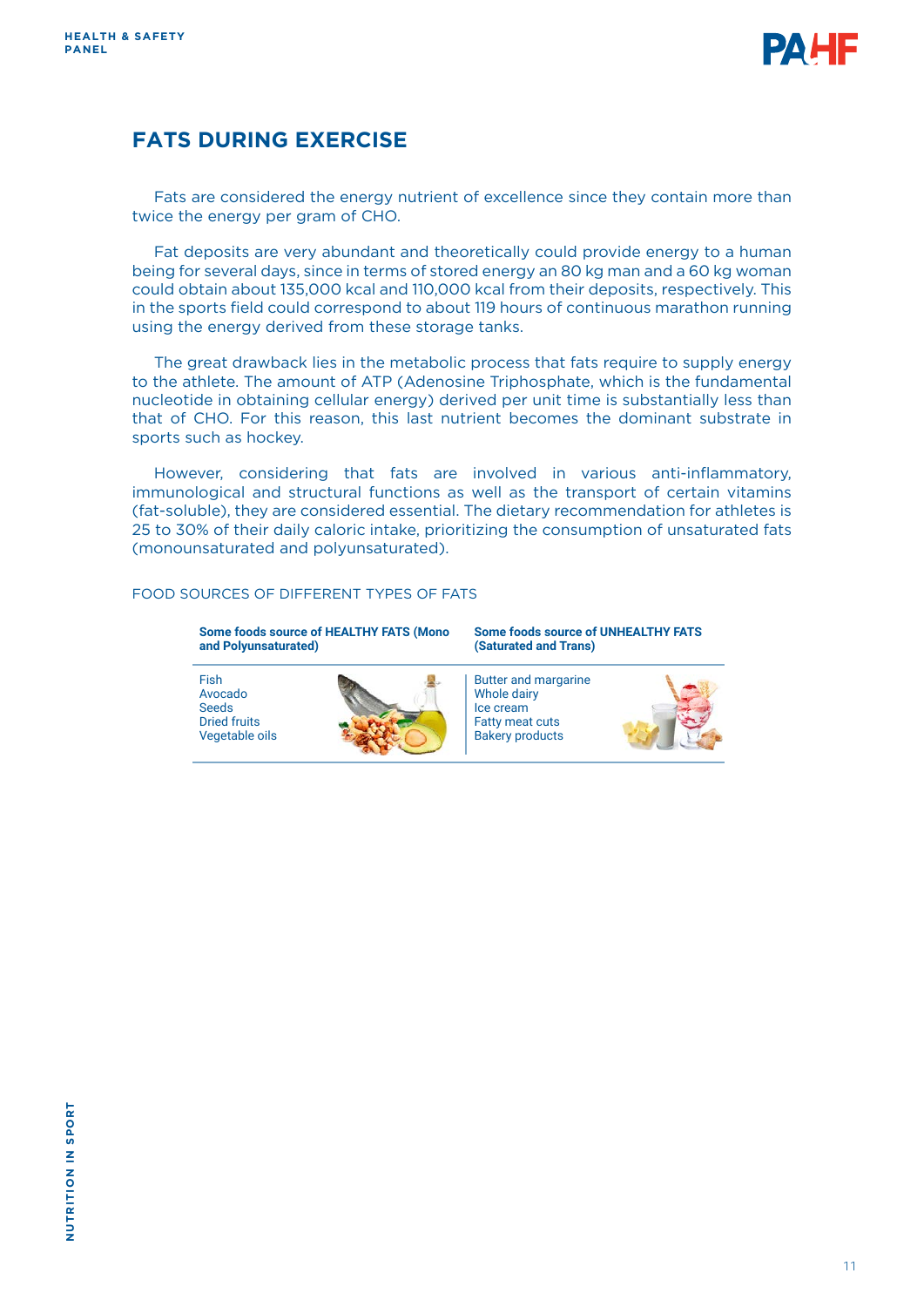

## **HYDRATION AND THERMOREGULATION**

Hydration during sports effort is one of the factors that many athletes tend to overlook and yet it presents great scientific evidence on its impact on performance. In a prolonged event, fatigue can be generated by the depletion of nutritional substrates, as well as by the dehydration (DH) of the subject. DH levels higher than a 2% loss of body weight begin to reflect a decrease in the physical and cognitive performance of athletes, which are exacerbated as DH increases.

Water deficit, without the proportional loss of sodium chloride, is the most common form of dehydration during exercise. In any case, the presence of sodium / sodium chloride in the diet (from food or liquids) helps to retain ingested fluids, especially extracellular fluids, including plasma volume. Therefore, unless medically indicated, athletes should not restrict sodium in their diet as it can be an ally against "eventual" future losses.

A hydration plan that adapts to most hockey athletes usually contemplates an average intake of 0.8 l /hour, although in different exercises they can vary from 0.3 to 2 lt/hour depending on the intensity and duration of exercise, the athlete's physical fitness, acclimatization to heat, altitude and other environmental conditions (heat, relative humidity, etc.).

Due to the harmful effects of DH on hockey performance, it is recommended that players start training well hydrated (reinforcing the intake during exercise), in order to avoid losses greater than 2 % of the initial body weight (Ex.: An 80 kg individual should not experience a decrease greater than 1.6 kg during their training / competition session).

Below is a basic hydration scheme that could be carried out by any player, respecting the quantity and quality of the liquids ingested, and considering which phase of exercise the athlete is in:

| <b>SITUATION</b>       | <b>DESCRIPTION</b>                                                                                                                                                                                                                                                                                                                         |
|------------------------|--------------------------------------------------------------------------------------------------------------------------------------------------------------------------------------------------------------------------------------------------------------------------------------------------------------------------------------------|
| <b>Before Exercise</b> | Drink 5 cc per Kg of Body Weight in the 4 hours pre-exercise. If the urine is<br>dark, the intake should be increased, consuming approximately cc per Kg of<br>Body Weight.                                                                                                                                                                |
|                        | Drinks with 20-50 mmol $/$ L sodium and foods with enough salt can help<br>stimulate thirst and retain consumed fluids.                                                                                                                                                                                                                    |
|                        | In hot and humid environments, it is advisable to drink about 500-600 cc of<br>liquid with mineral salts during the hour prior to the start of the competition<br>and / or training, divided into 3 to 4 doses every 15 minutes. In exercises<br>longer than one hour, it is recommended to add CHO to the drink in the last<br>two doses. |
| <b>During Exercise</b> | After 20 minutes of sustained effort, it becomes necessary to compensate<br>for fluid loss.                                                                                                                                                                                                                                                |
|                        | It is recommended to drink 6 to 8 cc of liquid per kg of body weight per<br>hour of exercise (approximately 150 to 200 cc every 20 minutes).                                                                                                                                                                                               |
|                        | After 60 minutes of exercise, it is necessary to compensate for the loss of<br>liquids with sports drinks which will also compensate for electrolyte loss.                                                                                                                                                                                 |
|                        | The ideal temperature of liquids should average 15 <sup>°</sup> C. Cooler drinks slow<br>down absorption and can sometimes cause fainting.                                                                                                                                                                                                 |

## **"TIMING" REGARDING THE REDISTRIBUTION OF LIQUIDS**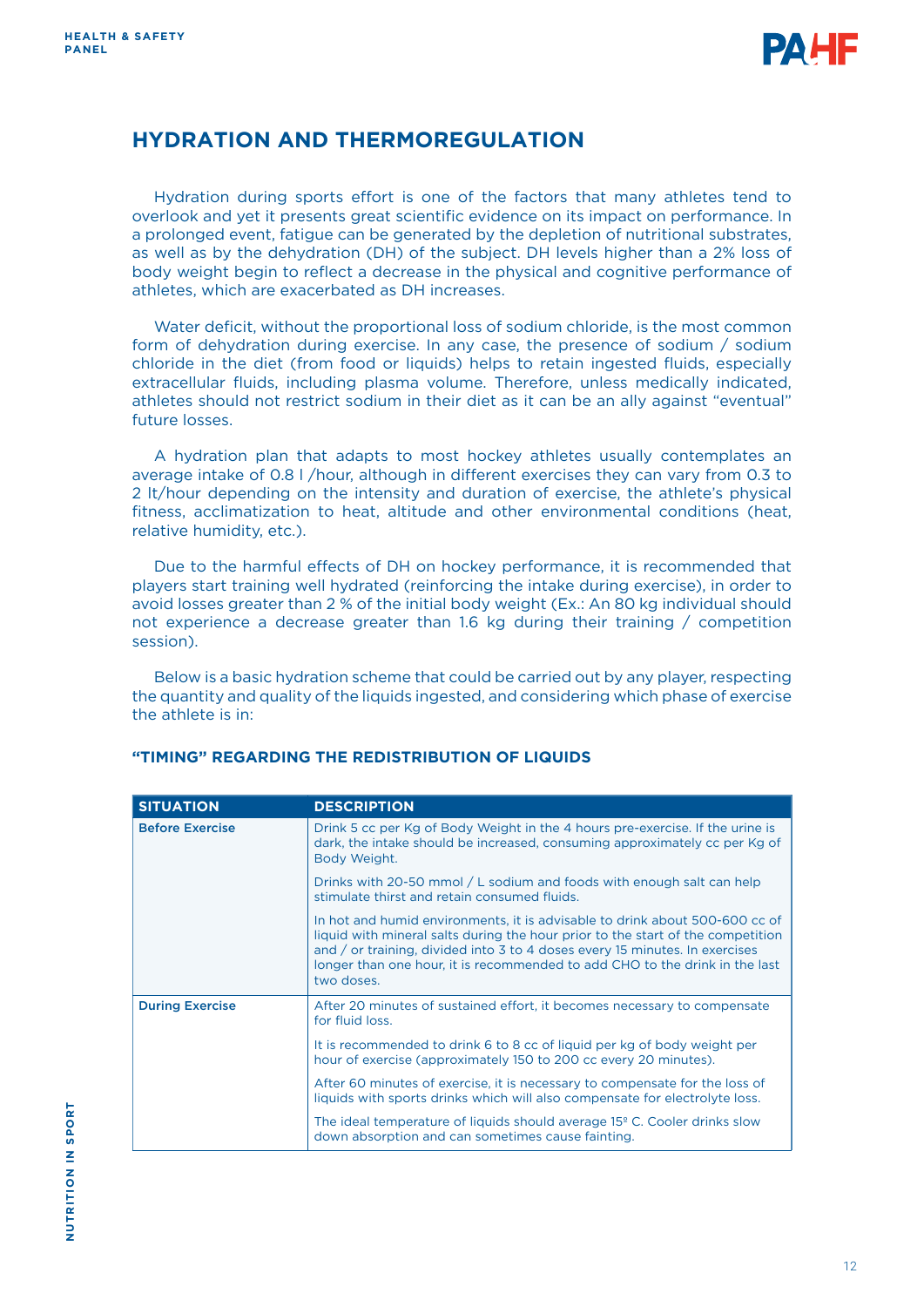

| <b>SITUATION</b>     | <b>DESCRIPTION</b>                                                                                                                                                                                   |
|----------------------|------------------------------------------------------------------------------------------------------------------------------------------------------------------------------------------------------|
| <b>Post Exercise</b> | Rehydration should start as soon as the exercise ends.                                                                                                                                               |
|                      | It is recommended to ingest at least 150 % of the loss of body weight in the<br>first 6 hours post exercise, to cover the eliminated liquid by both sweat and<br>urine and thus regain water balance |

Sports drinks are usually a good ally for athletes. Firstly, because the presence of flavorings in a drink can increase palatability and the voluntary intake of liquids. Secondly, because the consumption of 500-1000 cc of sports drink (with 6-8% of CHO), contributes 30 to 60 grams of CHO together with the contribution of liquids, which can avoid to eventual DH and in turn super compensate the glycogenic vacuum that occurs during activity.

GENERAL HYDRATION MODEL DURING A COMPETITION FOR A 70 KG INDIVIDUAL. APPROX.



(\*) Suggestion of approximate minimum quantities that may vary at the individual level.

Athletes that end physical exercise with a fluid deficit must restore normal levels of hydration during the recovery period. Water balance is recovered when liquid eliminated by sweat and urine is replenished.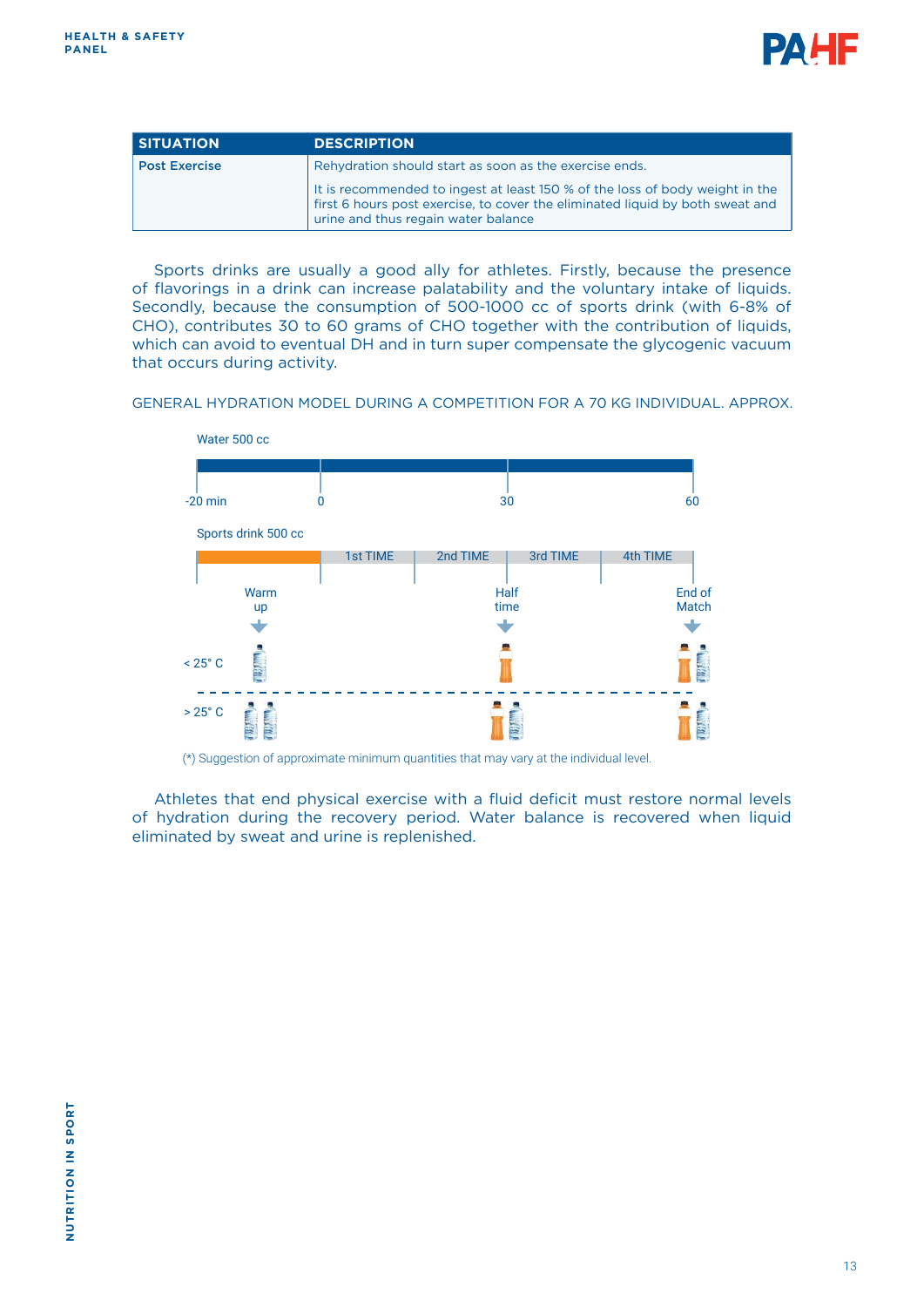

## **DISTRIBUTING NUTRIENTS THROUGHOUT THE DAY… HOW DO WE ASSEMBLE THE DISH?**

The distribution of nutrients and the frequency of different meals throughout the day should be closely related to the training and competition schedules carried out by athletes. For example, a correct breakfast will offer quality nutrients to cover the "night caloric gap" and thus prepare the athlete for the first physical stimulation of the day.

Regarding lunch, the main function differs if it is done prior to a physical effort (energy supply) or after exercise (recovery). Being one of the meals with the highest daily caloric intake, and due to the importance, it must be directly related to the times and needs of training or competition.

On the other hand, the snack contributes to covering two relevant objectives for the athlete: to allow a symmetrical distribution of calories, avoiding "bumps" of more than 4 hours between meals, and to provide energy prior to the physical effort in the afternoon-night.

Dinner can serve as a "recovery" if it is after a training or night competition, or it can be the meal that modulates the total caloric intake that the athlete requires.

As stated at the beginning of this document, it is impossible for a global model to fit all players individually, but part of the tentative distribution of meals that will be presented below has to do with the possibility of selecting food according to their training and / or competition times.

We will begin by recognizing the different foods of each group and their main contribution as appropriate:

#### **STARCHES**

#### Priority function: Energy contribution.

Simple Pasta (preferably wholegrain), Stuffed Pasta, White or Brown Rice, Quinoa, Pearl Barley, Lentils, Various Beans, Chickpeas, Bulgur Wheat, Legumes and/or Cereals Medallion, Whole meal Bread, Polenta, Potato, Sweet Potato, Corn, Cassava.

#### **MEATS (LEAN MEAT)**

Priority function: Tissue repair. Beef, Chicken, Pork, Fish, Seafood, Rabbit, Lamb, Goat, Canned Tuna.

#### **VEGETABLES**

Priority function: Source of fibers, vitamins, and minerals. Vegetables of all kinds and colors (except potatoes, sweet potatoes, corn and cassava).

#### **SUGGESTED DRESSINGS**

Raw oils (preferably olive), lemon, vinegar, balsamic aceto, salt and pepper.

#### **COMPLEMENTARY FOODS**

Some foods, such as eggs, cheese, etc., can be consumed both alone and in preparations according to the taste and habit of each athlete.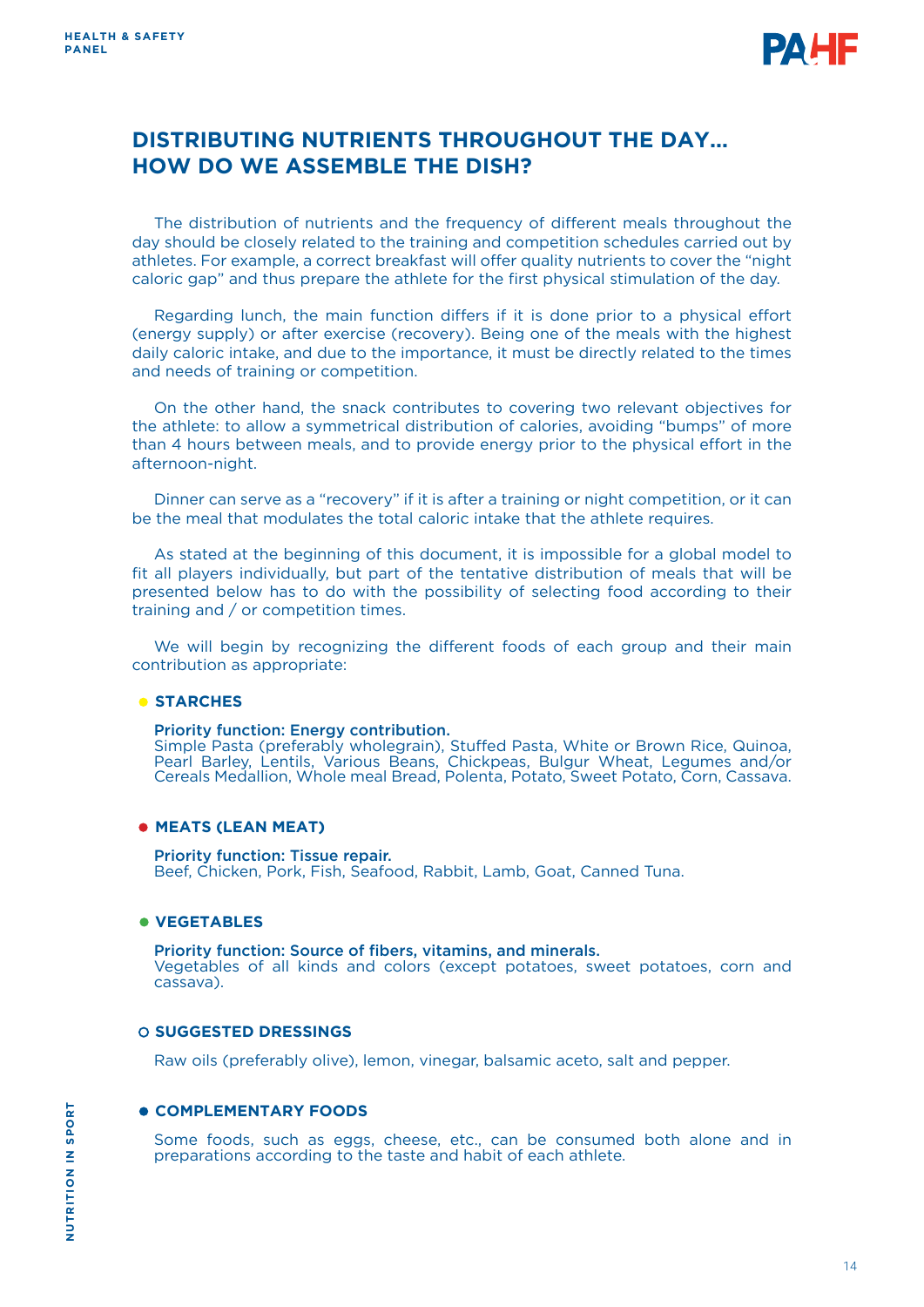

Once the colors of each group have been identified, a standard distribution is shown below according to the stimuli that athletes may present, adjusting the main meals of the day:

#### TENTATIVE DISTRIBUTION WITH PHYSICAL EFFORT IN THE MORNING



TENTATIVE DISTRIBUTION WITH PHYSICAL EFFORT IN THE AFTERNOON

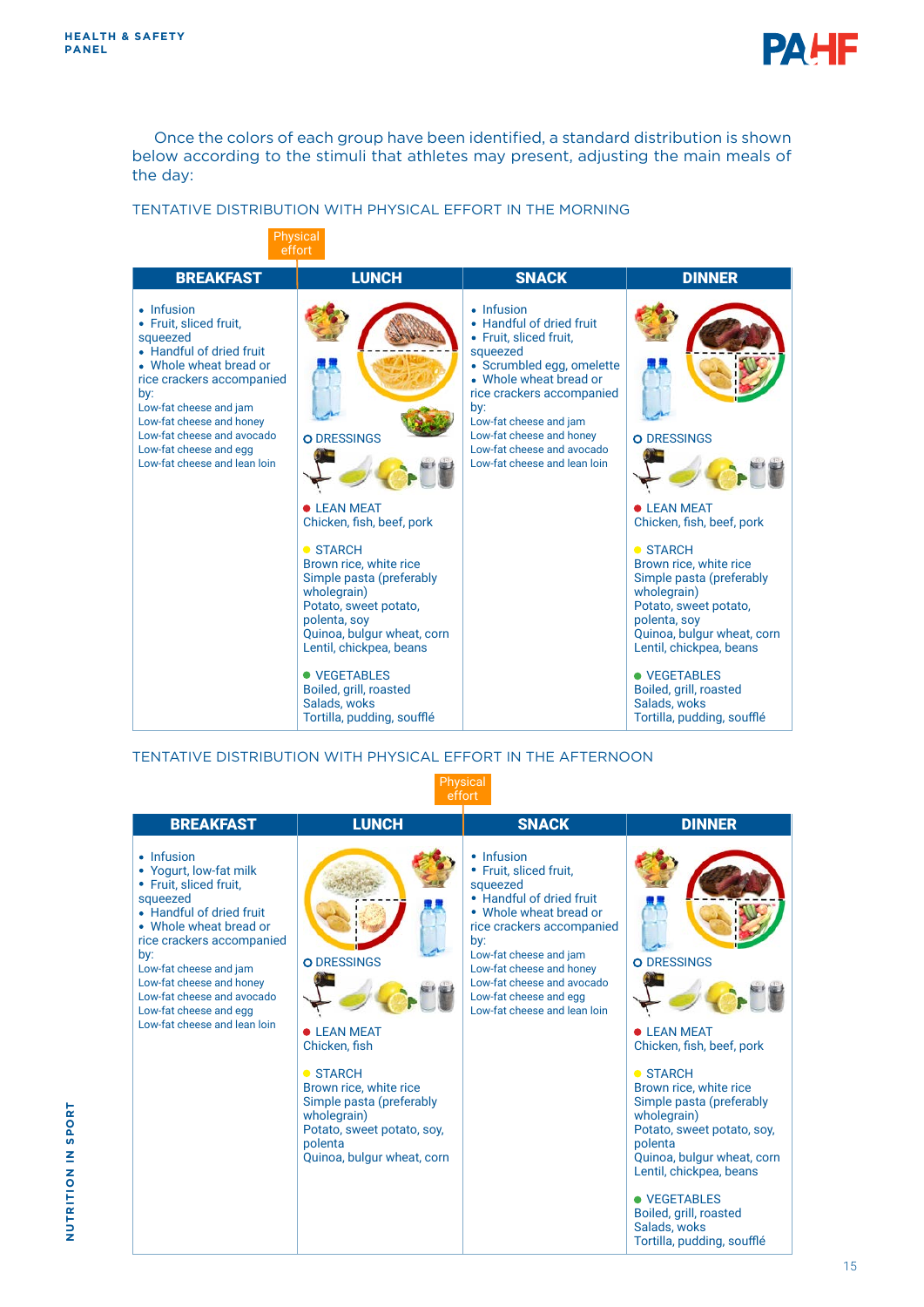

#### TENTATIVE DISTRIBUTION WITH PHYSICAL EFFORT IN THE AFTERNOON / EVENING



#### TENTATIVE DISTRIBUTION WITH PHYSICAL EFFORT IN THE MORNING AND IN THE AFTERNOON (DOUBLE SESSION)

|                                                                                                                                                                                                                                                                                          | <b>Physical</b><br>effort                                                                                                                                                                                                                          | <b>Physical</b><br>effort                                                                                                                                                                                                                                                                                           |                                                                                                                                                                                                                                                                                                                                           |
|------------------------------------------------------------------------------------------------------------------------------------------------------------------------------------------------------------------------------------------------------------------------------------------|----------------------------------------------------------------------------------------------------------------------------------------------------------------------------------------------------------------------------------------------------|---------------------------------------------------------------------------------------------------------------------------------------------------------------------------------------------------------------------------------------------------------------------------------------------------------------------|-------------------------------------------------------------------------------------------------------------------------------------------------------------------------------------------------------------------------------------------------------------------------------------------------------------------------------------------|
| <b>BREAKFAST</b>                                                                                                                                                                                                                                                                         | <b>LUNCH</b>                                                                                                                                                                                                                                       | <b>SNACK</b>                                                                                                                                                                                                                                                                                                        | <b>DINNER</b>                                                                                                                                                                                                                                                                                                                             |
| • Infusion<br>• Fruit, sliced fruit,<br>squeezed<br>• Handful of dried fruit<br>• Whole wheat bread or<br>rice crackers accompanied<br>by:<br>Low-fat cheese and jam<br>Low-fat cheese and honey<br>Low-fat cheese and avocado<br>Low-fat cheese and egg<br>Low-fat cheese and lean loin | <b>Duplicate</b><br>starches<br>O DRESSINGS<br><b>• LEAN MEAT</b><br>Chicken, fish<br>$\bullet$ STARCH<br>Brown rice, white rice<br>Simple pasta (preferably<br>wholegrain)<br>Potato, sweet potato,<br>polenta, soy<br>Quinoa, bulgur wheat, corn | • Infusion<br>• Yogurt, low-fat milk<br>• Fruit, sliced fruit,<br>squeezed<br>• Scrambled egg, omelette<br>• Whole wheat bread or<br>rice crackers accompanied<br>by:<br>Low-fat cheese and jam<br>Low-fat cheese and honey<br>Low-fat cheese and avocado<br>Low-fat cheese and egg<br>Low-fat cheese and lean loin | O DRESSINGS<br><b>• LEAN MEAT</b><br>Chicken, fish, beef, pork<br>● STARCH<br>Brown rice, white rice<br>Simple pasta (preferably<br>wholegrain)<br>Potato, sweet potato,<br>polenta, soy<br>Quinoa, bulgur wheat, corn<br>Lentil, chickpea, beans<br>• VEGETABLES<br>Boiled, grill, roasted<br>Salads, woks<br>Tortilla, pudding, soufflé |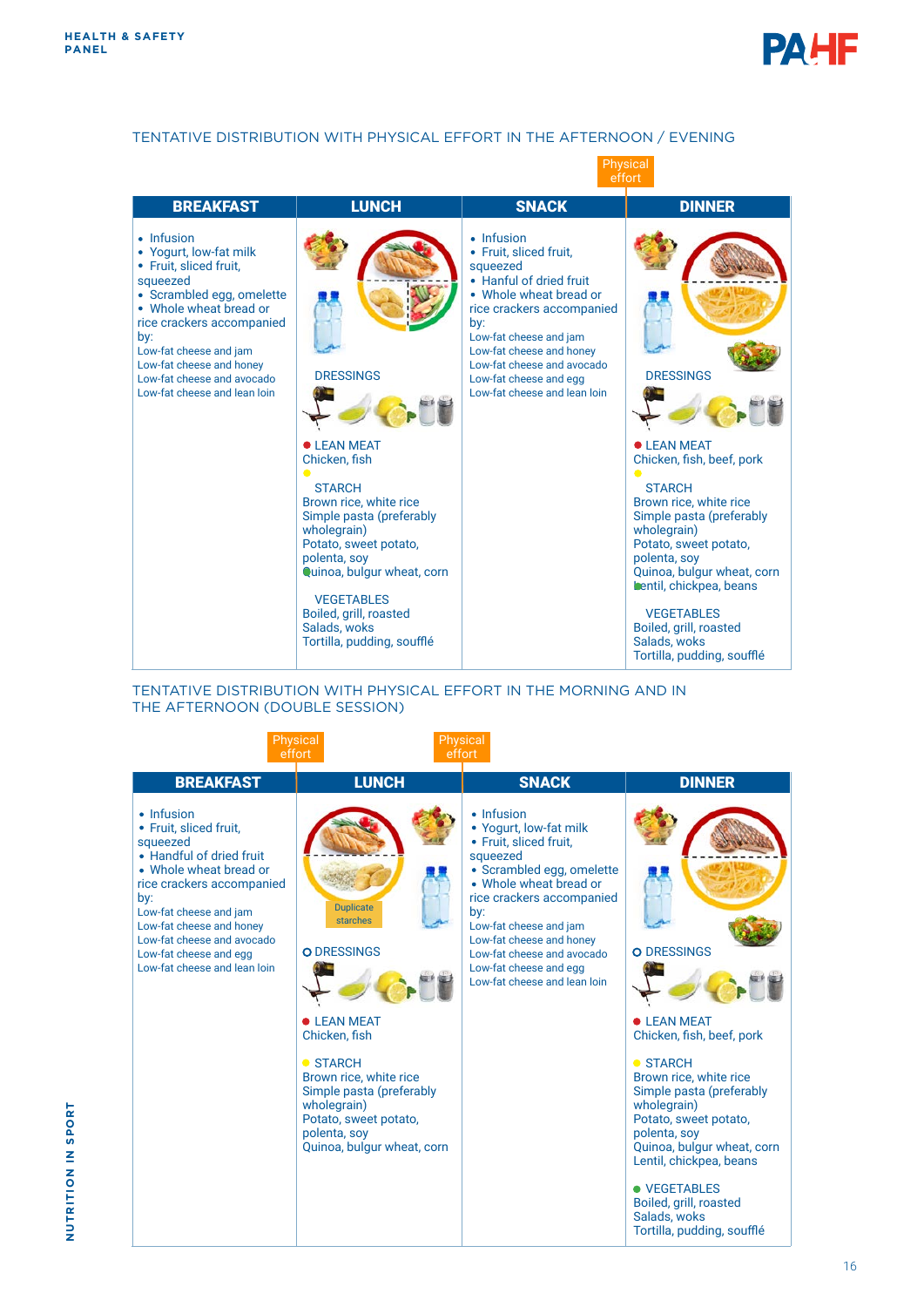

## **SPORTS SUPPLEMENTS**

For any athlete it is essential to be able to train and compete without falling into fatigue, injury or illness. As we saw earlier, consuming adequate amounts of energy, nutrients and liquids, adapted to the schedules of training and competitions, would be the priorities to follow. There are times when all these recommendations are not enough and the athlete resorts to the consumption of supplements in order to:

- Improve body composition.
- Promote adaptation to training.
- Increase the energy contribution.
- Allow better recovery after work sessions.
- Delay the onset of fatigue during training / competition.
- Be practical in providing nutrients ahead of availability difficulties.

The problem usually lies in that not everyone knows the product they are taking, and they are not supervised by suitable health professionals.

Using a nutritional supplement can provide a differential advantage as long as its use makes any sense. Within the comprehensive development of the athlete and in the search for a specific goal (timely recovery, improvement in body composition, etc.), the decision to incorporate a nutritional supplement into the diet of an athlete should be a response to cover issues such as those that we can see in the following drawing:

DECISION-MAKING PYRAMID FOR A CORRECT FOOD MODEL



Adapted from E. Helms.

Whoever prescribes or decides to take a nutritional supplement must be sure that the term "supplement" refers to solving a deficit or situation, based on a correct dietary model. For its use, an individual and complete nutritional assessment of each athlete and the correct prescription by a health professional is recommended. There are multiple variables that may be evaluated (type of sport, objective, time of season, anti-doping regulations, etc.).

Several of these products may be supported by scientific evidence as effective and safe, but others are clearly ineffective or even harmful. Supplements must be of maximum safety and quality, and of course, exempt from any substance prohibited in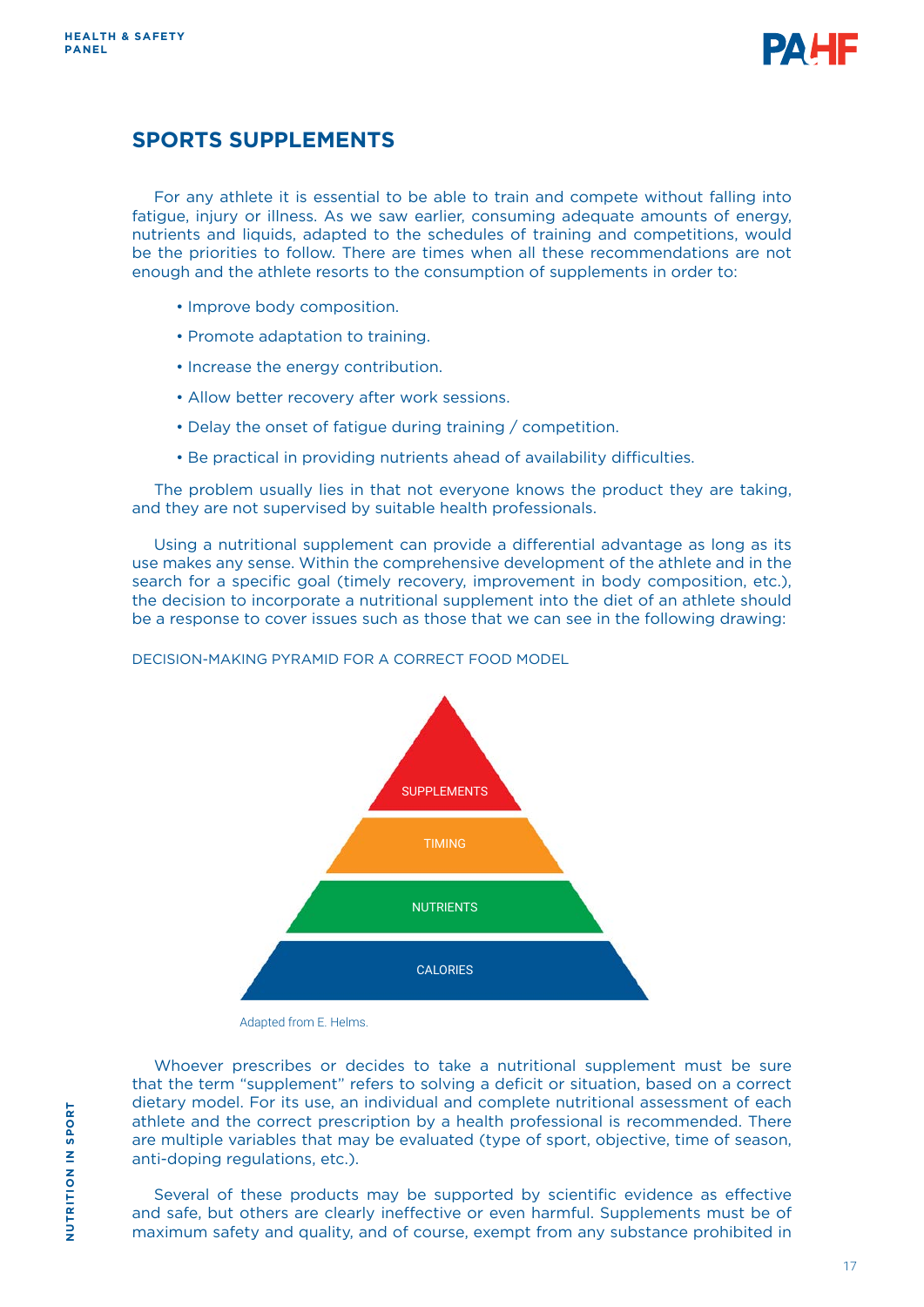

sports. There is always a risk of "unintentional doping", since not following the guidelines of a safe nutritional prescription can lead to the use of some supplements that contain prohibited substances. Doping substances may be masked on the labels with another name allowed by the legislation of the World Anti-Doping Agency (WADA), and their derivatives may be the causal agent of positive doping (e.g. some herbaceous plants). The regulation of dietary supplements depends on the legislation of each country, which is why the laboratory control of these products is not the same in all parts of the world. Some make supplements that do not contain the effective dose of each ingredient that their labeling proposes or that contain a higher level of impurities than allowed. Healthcare professionals should check that the substances on the label are not included in the WADA list of prohibited substances and methods. There are some mobile apps or websites dedicated to assessing the purity and reliability of supplements (ASADA mobile app, NSF Certified for Sport or Informed-Choice).

There is a lot of information available through social networks and different communication platforms, but at the same time it can be dangerous what one can review without professional judgment. For this reason, WADA provides an online training platform against doping (www.adel.wada-ama.org) and offers access to all topics related to their fight for clean sport.

It is not recommended that the athlete consult with their coach or physical trainer about the consumption of these substances and if so, it is the athlete's total responsibility to decide on their use.

It is also recommended that the athlete can keep the purchase invoice and a sealed container of the same batch of the product to be consumed. Given an adverse analytical finding, it could be verified that the consumed product contained the substance indicated on the label (if it is sealed, and its purchase is legal). These measures, if the taking of the supplement determines an adverse anti-doping result, does not exempt the athlete from his responsibility, but could eventually lead to a reduction in the sanction.

The World Anti-Doping Agency advises: "If you are not sure of the content of a product, do not take it. Ignorance is never an excuse ... As you will be objectively responsible for the consequences of a positive test caused by a mislabeled supplement, the best advice is to avoid taking the supplement if you have any doubts about what it may contain".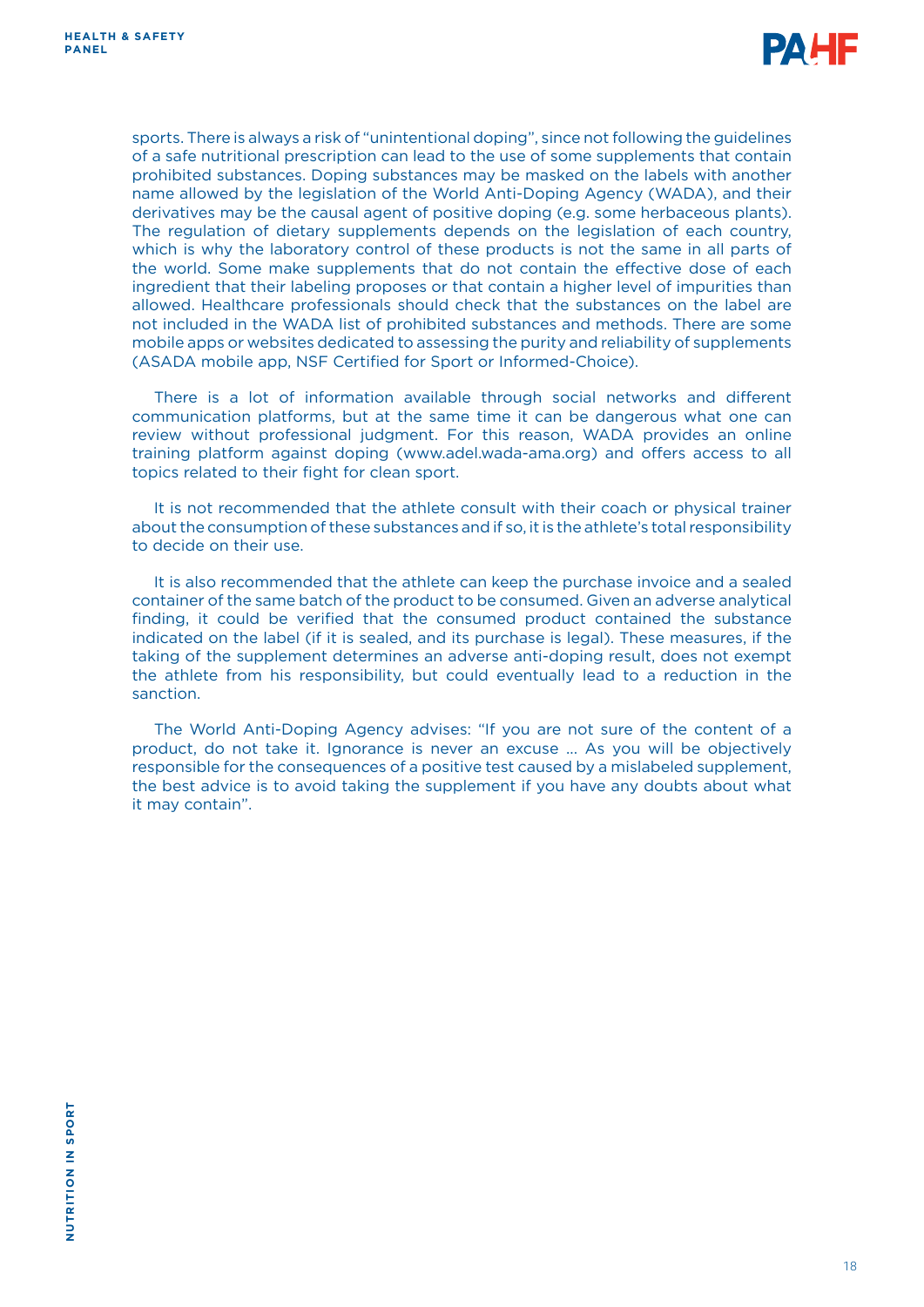

# **GENERAL CONSIDERATIONS IN A VEGETARIAN ATHLETE**

The proliferation of information through social networks, documentaries and other media regarding vegetarian food, based on ethical and environmental considerations, different studies with a good impact on health, added to the individual subjectivity of each athlete in improving performance by varying their diet, has directed many athletes to change their consumption pattern. Considering that the nutrition of an athlete has different needs and adequate supplementation, nutritional needs can be satisfactorily covered. In any case, it is important to note that the variability in dietary preferences, the eating patterns of each subject and the intensity / volume of the exercise to be carried out, leads to the fact that some vegetarian athletes consume suboptimal amounts of Kcal and certain "critical" nutrients such as: proteins, omega-3 fatty acids, calcium, vitamin D, iron, zinc, iodine and vitamin B-12. In parallel, it is common to find a consumption of carbohydrates, fiber, micronutrients, phytochemicals, and antioxidants above the average. Since there are several types of vegetarian diets, exposure to different nutrients may vary. For example, it could be expected that a lacto-ovovegetarian diet (excludes all kinds of meat) can provide a better amount of protein, calcium and phosphorus than a vegan diet (excludes all kinds of animal products).

In previous sections we reviewed issues that have to do with the amount and time of protein intake and its direct relationship with the repair and recovery process along with the adaptive response to exercise. Although the selection of foods regarding protein quality is important in all athletes, it is considered decisive in this type of diet.

| <b>FOODS</b>                    | <b>PROTEIN IN 100 GR</b> |
|---------------------------------|--------------------------|
| <b>Textured sov</b>             | 48                       |
| Pumpkin seeds (dried, uncooked) | 30,2                     |
| Peanut                          | 26,5                     |
| <b>Wheat Germ</b>               | 26                       |
| Lentils (red, split, uncooked)  | 24,6                     |
| Black beans (uncooked)          | 21,6                     |
| Almonds                         | 21,2                     |
| Chickpeas                       | 20,4                     |
| Tempeh                          | 20,3                     |
| Tofu                            | 17,3                     |
| Rolled oats                     | 16,9                     |
| Quinoa (uncooked)               | 14.1                     |

#### VEGETABLE PROTEIN-RICH FOODS

(\*) USDA Food Chemical Composition.

The main differentiation in the omnivorous athlete compared to the vegetarian is focused on protein consumption. They are made up of 20 amino acids (AA) of which 9 of them are considered essential (EAA), since they cannot be synthesized by our body and must be incorporated into the diet. Because they lack EAA in its chemical composition or present EAA levels below optimal (according to the FAO 2007 recommendation), plant proteins are considered "incomplete"; at the same time they present a series of factors that alter their digestibility (antitrypsin, fiber, tannins). However, a vegan diet may supply all EAAs if the food variety is correct. Example: Consume high-quality Whole Food Plant-Based (WFPB) proteins (soy, tofu, tempeh, textured vegetable protein) and other protein sources with complementary EAA profiles, such as beans on toast, lentils and rice, beans and potatoes, muesli with oats, nuts and seeds. The combination of foods from any of these two categories guarantees an adequate intake of all EAAs.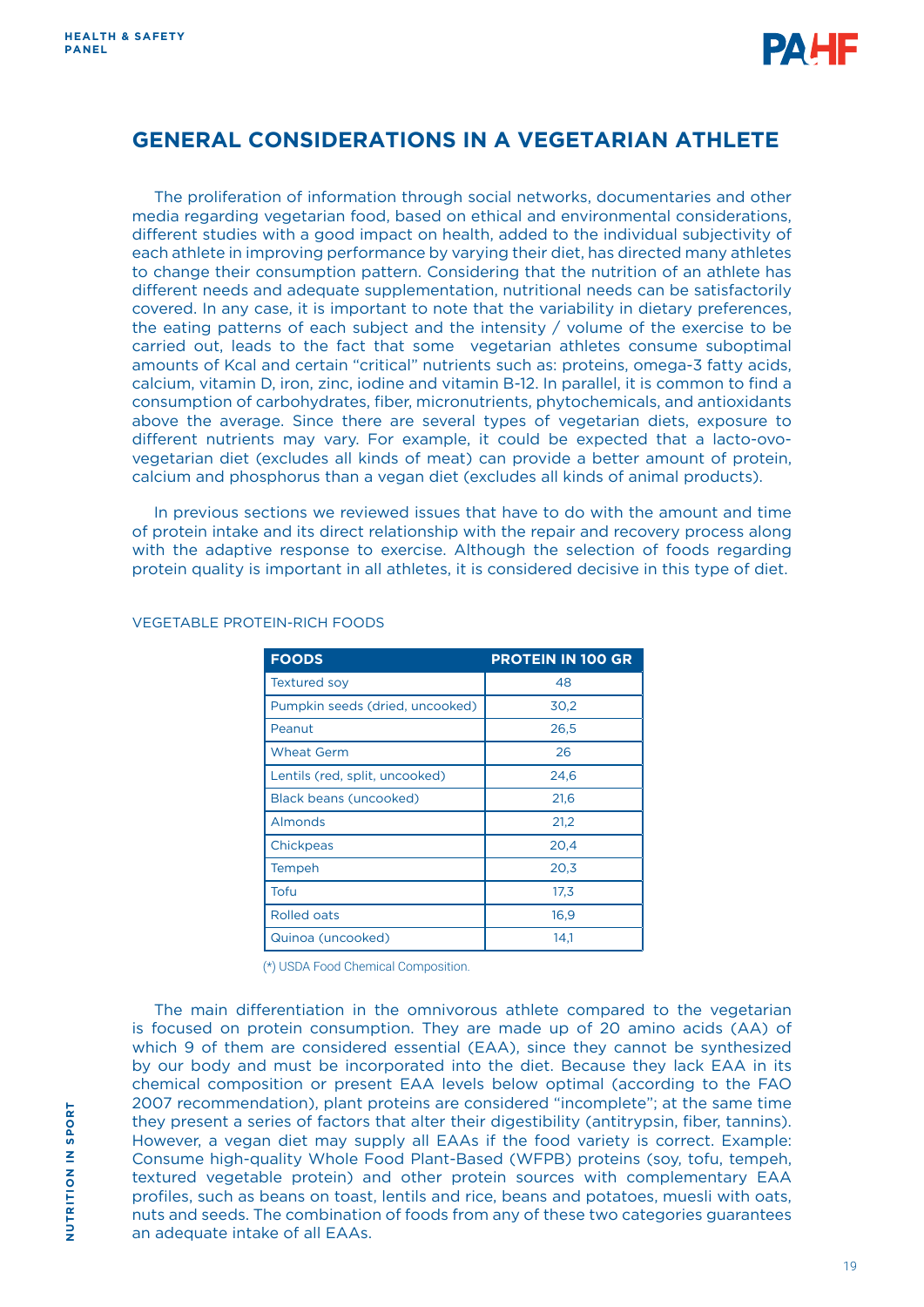

Another determining issue to consider in this type of diet is to contemplate the consumption of certain potentially deficient nutrients such as:

#### **IRON**

It is perhaps the most important trace element related to physical performance given the multiple functions that this nutrient performs, among which those related to the transport and storage of oxygen (being a constituent of myoglobin and hemoglobin) stand out. A nutritional deficit of this mineral and its subsequent impact on the levels of red blood cells will lead to a decrease in sports performance.

The bioavailability of iron in plant foods, its reserves, and the absorption of nonheme iron versus heme iron is the major drawback for vegetarian athletes (especially women of childbearing age). In some instances, the total consumption of iron is even higher than that of an omnivorous diet, but certain inhibitors such as phytates and fiber (abundant in plant foods) reduce its absorption. An adequate soaking of cereals and legumes (decrease the presence of some inhibitors) and the incorporation of a food source of vitamin C (about 25 to 75 mg) together with a food rich in iron, are two common practices that help to considerably improve the absorption of this mineral.

Beyond the probable deficit that can be foreseen, the consumption of iron supplements should not be carried out without a correct assessment of its state since excessive intake can interfere with the absorption of other minerals and lead to excess reserves in people at risk of hemochromatosis. It is common for vegetarian / vegan athletes to have a lower reserve (low ferritin), which is why it is prudent to dose it biochemically and adjust it if required.

#### **B12 VITAMIN**

It is essential for the proper function of the nervous system and the metabolism of homocysteine. In terms of sports performance, B12 deficiency is associated with reduced oxygen transport, and therefore impaired aerobic performance. Its deficiency can develop slowly in individuals who follow a vegan diet since it is found exclusively in foods of animal origin. Although the consumption of fortified foods is recommended, supplementation with this vitamin (about 2000 ug/week), contributes to the solution of the problem that this nutrient presents in vegan athletes.

#### SOURCES OF CRITICAL NUTRIENTS IN VEGETARIAN FOOD



Chinese cabbage, kale, broccoli, cauliflower, sesame, poppy seed



VIT D ZINC VIT B 12 Fruit juices or fortified milk, fermented soy supplements



CALCIUM IRON OMEGA 3 Beans, peas, lentils, edamame, walnuts, quinoa, pistachios



Beans, peas, lentils, nuts, seeds, oats, wheat germ



Nuts, flax, chia, hemp, microalgae oil



Milks, yogurts, cheeses and fortified foods. Always consider your supplemention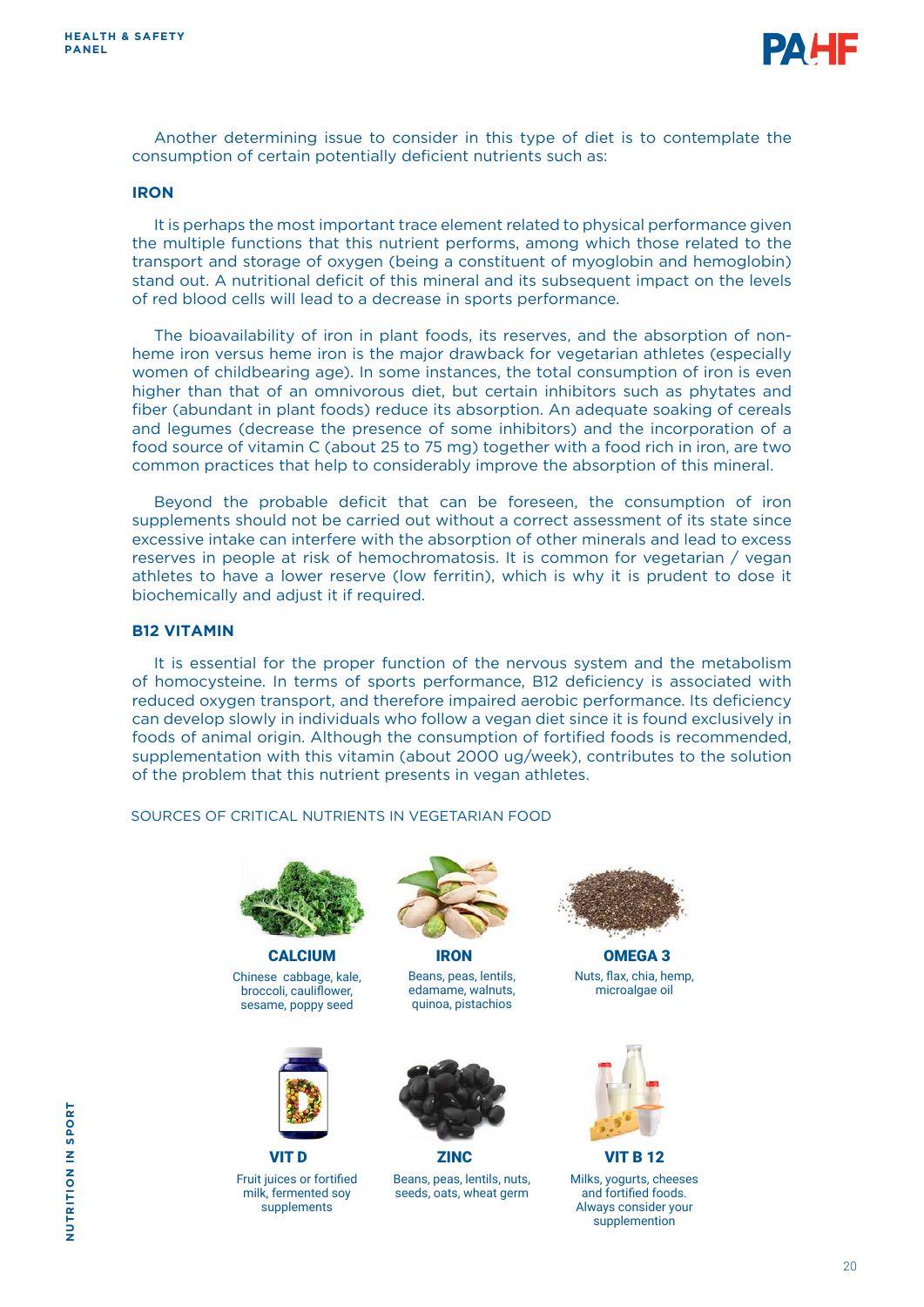

#### **CALCIUM AND VITAMIN D**

Calcium plays an important role in maintaining strong bones and teeth. It is also involved in muscle contractility and transmission of the nerve impulse. The consumption of fortified vegetable sources, added to an adequate selection of source foods, would allow maintaining the balance of the mineral.

Food sources can be grouped according to calcium bioavailability:

**• High (> 50 %):** Chinese cabbage, broccoli, cauliflower, turnip greens, textured vegetable protein, black molasses.

**• Average (~ 30 %):** Milk, yogurt, cheese, tofu, fortified orange juice (with calcium citrate malate).

**• Low:** Fortified soy milk, nuts, seeds, legumes, fortified orange juice (with tricalcium phosphate / calcium lactate).

Regarding vitamin D (which is vital in the absorption of calcium), although vegans have an additional risk due to a lower intake of food sources, the factor to consider par excellence is sun exposure. Players are encouraged to train outdoors during times where sunlight is optimal and with sports equipment that does not totally restrict sunlight (to be considered mostly by goalkeepers because of their clothing).

#### **ZINC**

Low zinc levels can negatively affect physical performance, muscle strength, and endurance through its effect on thyroid hormone levels, basal metabolic rate, and protein use.

As with iron, the drawback of this mineral lies in its bioavailability and the different factors involved in its absorption. For example, a common "incorrect" practice is to consume dried pulses with the water from the previous soaking. We must consider that the content of phytates present in the soaking water considerably limits the absorption of the mineral, being its main inhibitor. On the other hand, acids such as citric, malic and lactic contribute to its correct absorption.

#### **OMEGA 3**

Omega 3 fatty acids are polyunsaturated fatty acids found in three main forms in food: eicosapentaenoic acid (EPA), docosahexaenoic acid (DHA), and alpha linolenic acid (ALA). A major source of DHA and EPA for vegetarians is seaweed. As for the ALA form, it can be found in some vegetable oils, chia, walnuts, and flax. As they are essential fatty acids that the body does not synthesize and must be ingested through food, their consumption becomes relevant. Vegans have lower levels of serum n-3 fatty acids than omnivores for not consuming seafood. This could have important health and performance implications since n-3 fatty acids play an important role in cardiovascular health, inflammatory diseases, and immunity.

In this scenario, microalgae oil could be a useful supplement for vegans since it has been shown to increase the levels of EPA and DHA in the blood. Currently, recommendations of 1 to 2 g of EPA and DHA combined in a 2:1 ratio are suggested for athletes. To achieve a DHA dose of 500 to 1000 mg a day this would be equivalent to 1 to 2 g of microalgae oil (or about 2-3 capsules in most commercial products).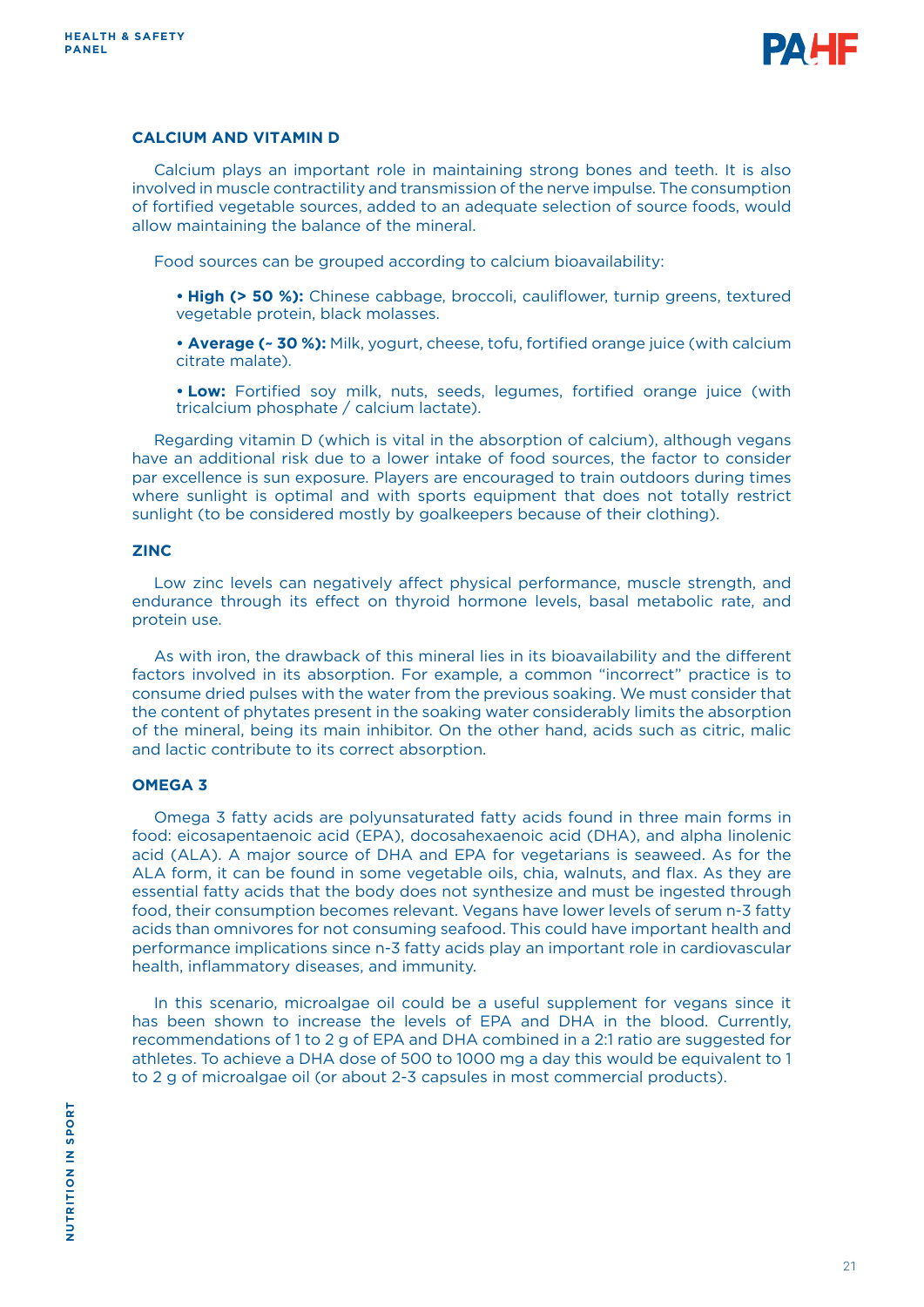

### EXAMPLE OF DISTRIBUTION OF A VEGAN DIET OF 3000 KCAL APPROX.

| <b>BREAKFAST</b>                                                                                                                                                               | <b>SNACK</b>                                                                                                                                                             |                                                                                                                                                                     | <b>DESSERT</b>                                                                                                                                             |
|--------------------------------------------------------------------------------------------------------------------------------------------------------------------------------|--------------------------------------------------------------------------------------------------------------------------------------------------------------------------|---------------------------------------------------------------------------------------------------------------------------------------------------------------------|------------------------------------------------------------------------------------------------------------------------------------------------------------|
| Tofu stir fried, pumpkin seed<br>rawmesan on avocado and tomato<br>toast                                                                                                       | Almond milk with cereals and fruits                                                                                                                                      |                                                                                                                                                                     | Forest fruits with grated chocolate<br>and honey                                                                                                           |
| 120 gr tofu<br>Rawmesan (1 tablespoon)<br>Chia oil (1 dessert spoon)<br>Whole grain bread (3 slices)<br>Avocado (1/2 unit)<br>1 Orange<br>2 microalgae oil capsules or krill   | 200 ml almond and coconut milk<br>Puffed quinoa with carob (30 gr)<br>Apple (1/2 unit)<br>Blueberry raisins (1 handful)<br>Peas protein (1 scoop)<br>Cinnamon<br>Vanilla |                                                                                                                                                                     | 150 gr blueberry, raspberries,<br>mulberry<br>Honey (1 tablespoon)<br>Cacao 80% or more (10 gr)<br>Chia flour (1 tablespoon)<br>Ground flax (1 tablespoon) |
| <b>LUNCH</b>                                                                                                                                                                   |                                                                                                                                                                          |                                                                                                                                                                     | <b>DINNER</b>                                                                                                                                              |
| Barely risotto with seitan curry                                                                                                                                               |                                                                                                                                                                          | Legume noodles with fileto sauce                                                                                                                                    |                                                                                                                                                            |
| 80 gr seitan<br>1 cup of hydrated barley<br>Red onion (small unit)<br>White cabbage (1 cup)<br>Green pepper (1/2 unit)<br>Olive oil (2 tablespoons)<br>Curry (1 dessert spoon) |                                                                                                                                                                          | 150 gr legume noodles<br>Tomato sauce:<br>1 garlic clove<br>Onion (small unit)<br>Spinach (70 gr)<br>Olive oil (1 scoop)<br>Cheesy nutritional yeast (1 tablespoon) |                                                                                                                                                            |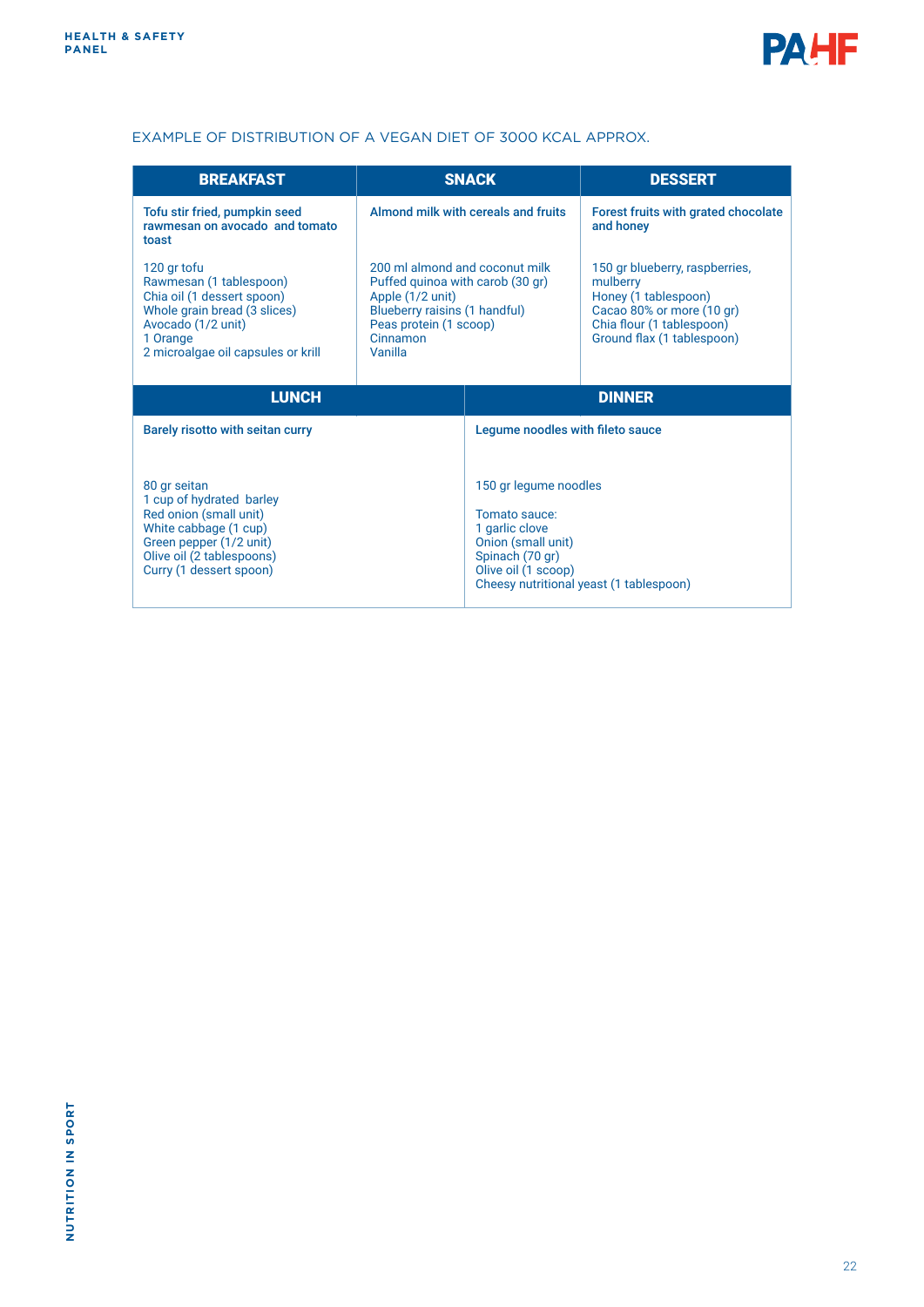

## **OTHER CONSIDERATIONS…**

Creatine is an organic nitrogenous acid synthesized endogenously from arginine, glycine and methionine, whose properties to improve performance are evidenced in the scientific literature greatly (especially in high intensity short-term exercises, muscle hypertrophy and maximum strength). As the source foods are exclusively from animals (such as red meat, fish, and poultry), vegetarian athletes may find their muscle reserve reduced. Contemplating that several studies indicate that supplementation could be more beneficial in athletes with low pre-existing muscle creatine reserves, we should consider its use in elite vegetarian athletes. It is estimated that with a protocol that provides a dose of synthetic creatine powder of 3 to 5 g/day over a period of 4 weeks, they would achieve optimal muscle creatine stages.

Something similar occurs with Beta-Alanine since red meat and poultry are its main sources and therefore vegetarian athletes have lower levels of muscle carnosine compared to omnivores. In relation to this problem, supplementation with Beta-Alanine in vegetarian athletes has been gaining popularity (especially in those who perform high intensity exercises), since its functions related to muscle contractility, the improvement of calcium sensitivity in muscle fibers and pH regulation contribute to improved sports performance.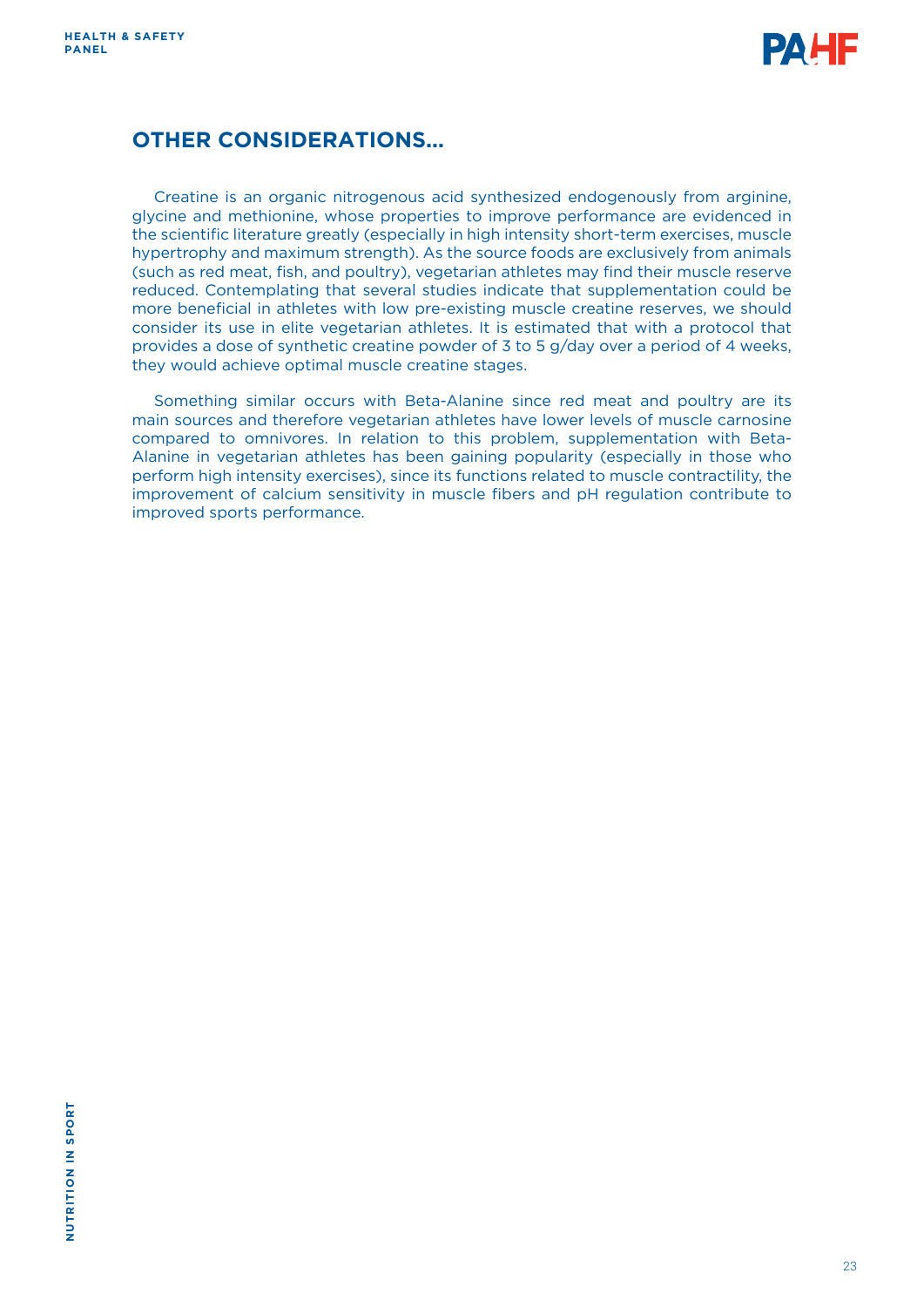

## **REFERENCES**

Aragon AA (2017). International society of sports nutrition position stand: diets and body composition. J Int Soc Sports Nutr. Jun 14;14:16.

Burke L.M., Hawley J.A., Wong S.H., Jeukendrup A.E. (2011). Carbohydrates for training and competition. Journal of Sports Sciences. 29(Suppl 1):S17–27.

Cermak N.M., van Loon L.J. (2013). The use of carbohydrates during exercise as an ergogenic aid. Sports Medicine. 43(11):1139–1155.

De Souza M, Nattiv A, Joy E, Misra M, Williams N, Mallinson R, et al (2014). Female Athlete Triad Coalition Consensus Statement on Treatment and Return to Play of the Female Athlete Triad. Br J Sports Med. 48(4): p. 289.

Deakin V., Kerr D., Boushey C. (2015). Measuring nutritional status of athletes: clinical and research perspectives. In: Burke L, Deakin V, eds. Clinical Sports Nutrition. 5th eds. North Ryde, Australia: McGraw-Hill;27–53

Holway F. (2011). Sport-specific nutrition: Practical strategies for team sports. Journal of Sports Sciences 29 Suppl 1 (sup1):S115-25.

Hudson, J.L.; III, R.E.B.; Campbell, W.W. (2020) Protein Distribution and Muscle-Related Outcomes: Does the Evidence Support the Concept? Nutrients 2020, 12, 1441.

Jäger R (2017). International Society of Sports Nutrition Position Stand: protein and exercise. J Int Soc Sports Nutr. Jun 20;14:20.

Jeukendrup A (2014). A Step Towards Personalized Sports NutriEon: Carbohydrate Intake During Exercise. Sports Med.

Jeukendrup A., Carter J., Maughan R.J. (2015). Competition fluid and fuel. In: Burke L., Deakin V., eds. Clinical Sports Nutrition. 5th ed. North Ryde NSW, Australia: McGraw-Hill Australia Pty Ltd:377–419.

Kerksick CM (2017). International society of sports nutrition position stand: nutrient timing. J Int Soc Sports Nutr. Aug 29;14:33.

Larson-Meyer, D. (2018). Vegetarian and Vegan diets for athletic training and performance. Sports Science Exchange, Vol. 29 No. 188, 1-7.

Loucks A.B. (2013). Energy balance and energy availability. In: Maughan RJ, ed. Sports Nutrition, The Encyclopaedia of Sports Medicine, an IOC Medical Commission Publication. West Sussex, UK: John Wiley & Sons, Ltd.:72–87.

Maughan R and cols (2018). IOC consensus statement: dietary supplements and the high-performance athlete. Int J Sport Nutr Exerc Metab. Mar 1;28(2):104-125.

Mountjoy M, Sundgot-Borgen J, Burke L, Ackerman K, Constantini N, Lebrun C, et al. (2018). IOC consensus statement on relative energy deficiency in sport (RED-S): 2018 update. Br J Sports Med. 52: p. 687-97.

Nana A (2016). Importance of Standardized DXA Protocol for Assessing Physique Changes in Athletes. Int J Sport Nutr Exerc Metab. Jun;26(3):259-67.

Phillips S.M., Van Loon L.J. (2011). Dietary protein for athletes: from requirements to optimum adaptation. Journal of Sports Sciences. 29 (Suppl 1) :S29–38.

Rogerson D (2017). Vegan diets: practical advice for athletes and exercisers. Journal of the International Society of Sports Nutrition. Sep 13;14:36.

Sawka M.N., Burke L.M., et al. (2007). American College of Sports Medicine position stand. Exercise and fluid replacement. Medicine and Science in Sports and Exercise. 39(2):377–390.

Stellingwerff T, Morton J, Burke LM. (2019). A Framework for Periodized Nutrition for Athletics. Int J Sport Nutr Exerc Metab. Mar 1;29(2):141-15.